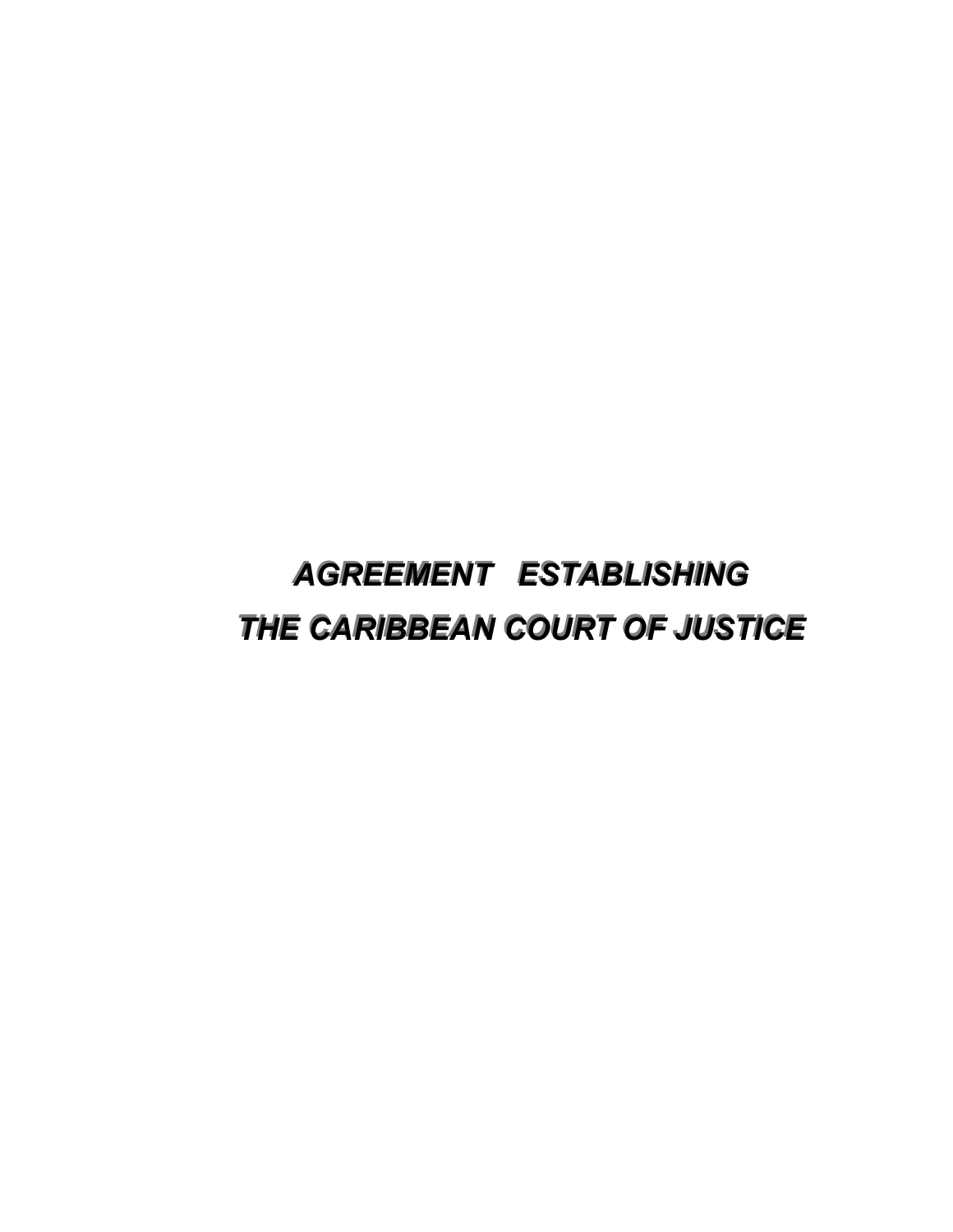# *AGREEMENT ESTABLISHING THE CARIBBEAN COURT OF JUSTICE*

*THE CONTRACTING PARTIES,*

*CONVINCED that the Caribbean Court of Justice,(hereinafter referred to as "the Court"), will have a determinative role in the further development of Caribbean jurisprudence through the judicial process;*

*CONVINCED ALSO of the desirability of entrenching the Court in their national Constitutions;*

*AWARE that the establishment of the Court is a further step in the deepening of the regional integration process;*

*RECOGNISING the sovereignty of Members of the Caribbean Community;*

*HEREBY AGREE as follows:*

#### *ARTICLE 1 USE OF TERMS*

*In this Agreement, unless the context otherwise requires:*

*"Commission" means the Regional Judicial and Legal Services Commission established by Article V;*

*"Conference" means the Conference of Heads of Government of Member States of the Caribbean Community;*

*"Contracting Party" means an entity referred to in Article II which has satisfied the requirements of membership and in relation to which this Agreement is in force;*

*"Heads of Government" means the Heads of Government of the Contracting Parties;*

*"President" means the President of the Court;*

*"Secretary-General" means the Secretary-General of the Caribbean Community;*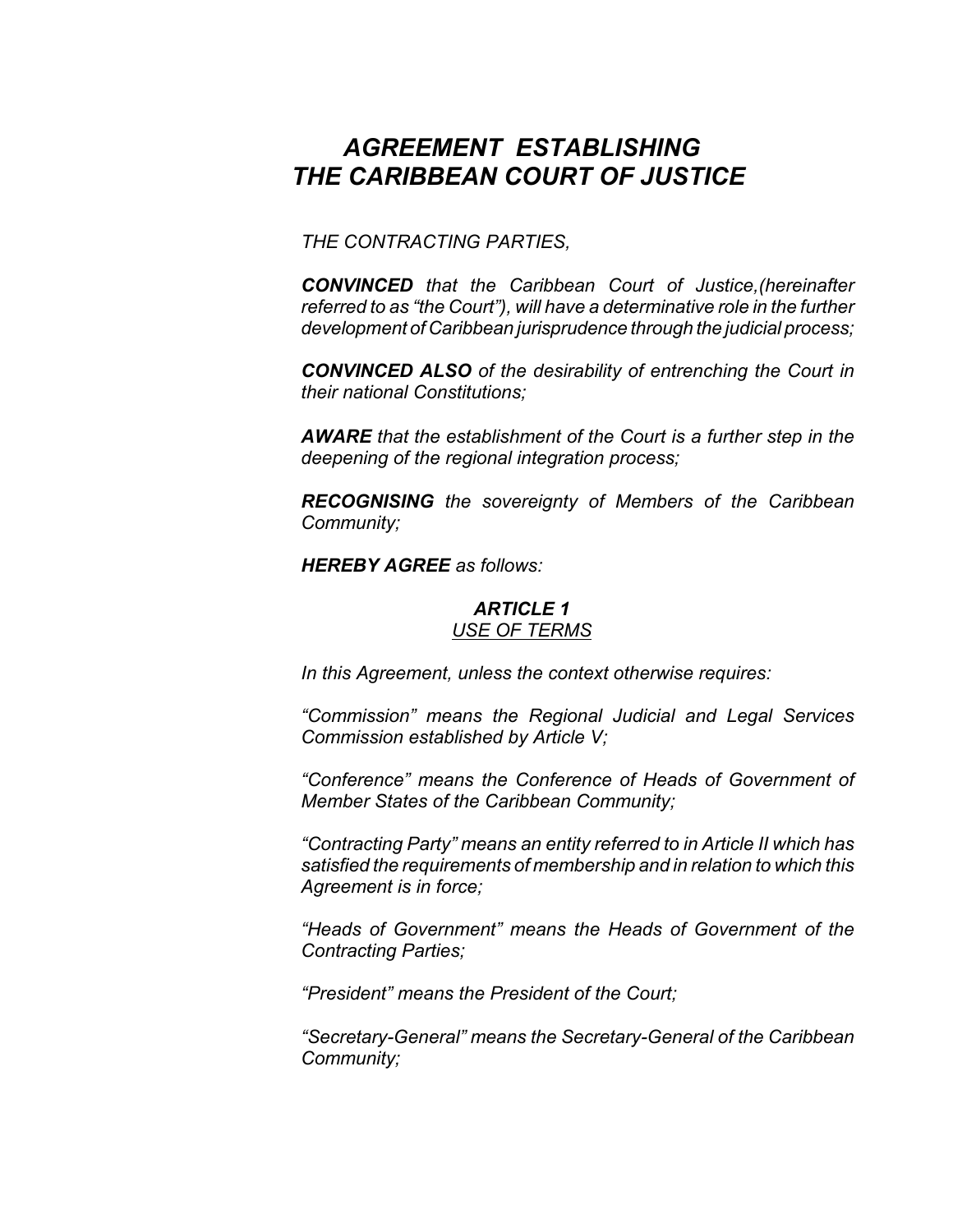*"Treaty" means the Treaty establishing the Caribbean Community signed at Chaguaramas on 4 July 1973 and any amendments thereto which take effect either provisionally or definitively.*

## *PART I*

## *MEMBERSHIP, ESTABLISHMENT OF THE COURT, THE COMMISSION AND RELATED MATTERS*

#### *ARTICLE II MEMBERSHIP*

*This Agreement shall be open to -*

- *(a) Member States of the Caribbean Community;*
- *(b) any other Caribbean country which is invited by the Conference to become a Party to this Agreement.*

#### *ARTICLE III*

#### *ESTABLISHMENT AND SEAT OF THE CARIBBEAN COURT OF JUSTICE*

- *1. The Court is hereby established with:*
	- *(a) original jurisdiction in accordance with the provisions of Part II, and*
	- *(b) appellate jurisdiction in accordance with the provisions of Part III.*
- *2. The decisions of the Court shall be final.*

*3. The Seat of the Court shall be in the territory of a Contracting Party as determined by a qualified majority of the Contracting Parties but, as circumstances warrant, the Court may sit in the territory of any other Contracting Party.*

*4. The Government of the Contracting Party in whose territory the Seat of the Court is situated shall provide suitable accommodation for the Seat of the Court and the offices of the Commission and shall conclude with the Court and the Commission an Agreement relating to the Seat of the Court and the offices of the Commission.*

*5. The Court shall have and use, as occasion may require, a seal having*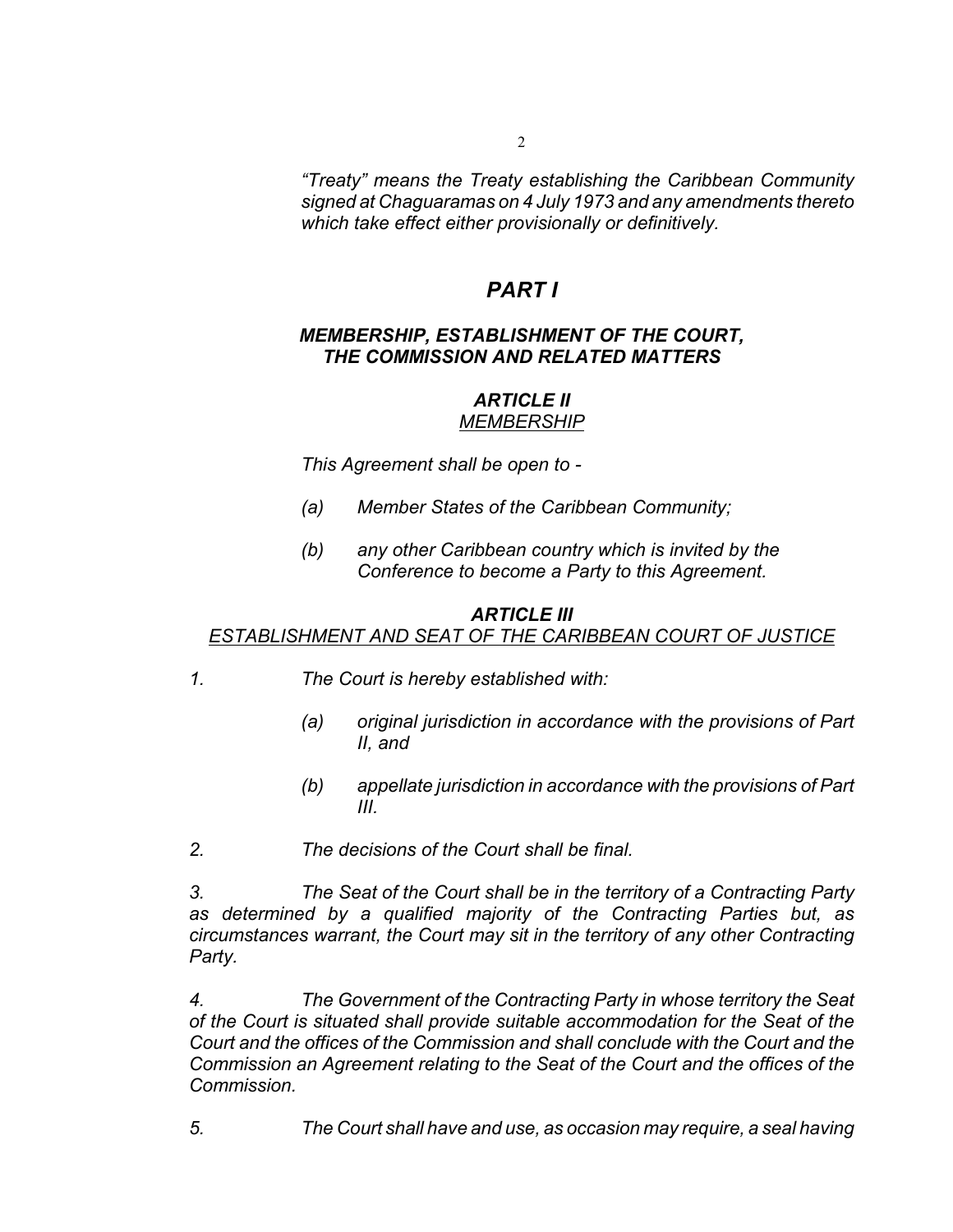*a device or impression with the inscription "The Caribbean Court of Justice".*

## *ARTICLE IV CONSTITUTION OF THE COURT*

*1. Subject to paragraph 2 of this Article, the Judges of the Court shall be the President and not more than nine other Judges of whom at least three shall possess expertise in international law including international trade law.*

*2. The number of Judges, excluding the President, may be increased by the Heads of Government, upon the recommendation of the Commission.*

*3. The Court shall be duly constituted as set out in Parts II and III and may sit in such number of divisions as may be directed by the President but every Judge of the Court may sit in any division.*

*4. The determination of any question before the Court shall be according to the opinion of the majority of the Judges of the Court hearing the case.*

*5. Notwithstanding the provisions of this Article, the President may appoint one or more judges to determine interlocutory matters.*

*6. The President shall be appointed or removed by the qualified majority vote of three-quarters of the Contracting Parties on the recommendation of the Commission.*

*7. The Judges of the Court, other than the President, shall be appointed or removed by a majority vote of all of the members of the Commission.*

*8. The President shall take precedence over all other Judges of the Court and the seniority of the other Judges of the Court shall be determined in accordance with the dates of their appointment.*

*9. The appointment of the President shall be signified by letter under the hand of the Chairman for the time being of the Conference acting on the advice of the Heads of Government and the appointment of any other Judge of the Court shall be signified by letter under the hand of the Chairman of the Commission.*

*10. A person shall not be qualified to be appointed to hold or to act in the office of Judge of the Court, unless that person satisfies the criteria mentioned in paragraph 11 and -*

> *(a) is or has been for a period or periods amounting in the aggregate to not less than five years, a Judge of a court of*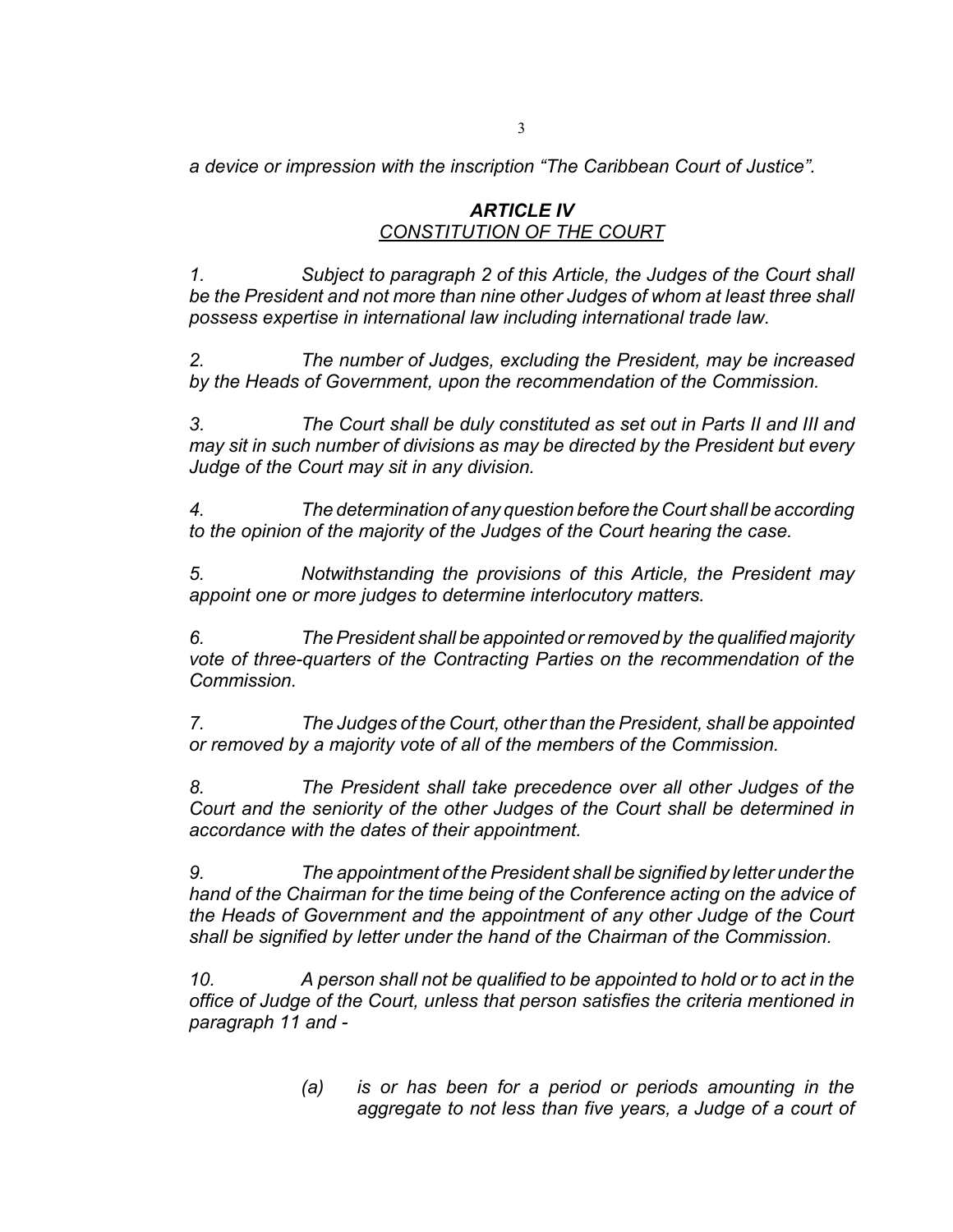*unlimited jurisdiction in civil and criminal matters in the territory of a Contracting Party or in some part of the Commonwealth, or in a State exercising civil law jurisprudence common to Contracting Parties, or a court having jurisdiction in appeals from any such court and who, in the opinion of the Commission, has distinguished himself or herself in that office; or*

*(b) is or has been engaged in the practice or teaching of law for a period or periods amounting in the aggregate to not less than fifteen years in a Member State of the Caribbean Community or in a Contracting Party or in some part of the Commonwealth, or in a State exercising civil law jurisprudence common to Contracting parties, and has distinguished himself or herself in the legal profession.*

*11. In making appointments to the office of Judge, regard shall be had to the following criteria: high moral character, intellectual and analytical ability, sound judgment, integrity, and understanding of people and society.*

*12. The Commission may, prior to appointing a Judge of the Court, consult with associations representative of the legal profession and with other bodies and individuals that it considers appropriate in selecting a Judge of the Court.*

#### *ARTICLE V*

## *ESTABLISHMENT OF THE REGIONAL JUDICIAL AND LEGAL SERVICES COMMISSION*

*1. There is hereby established a Regional Judicial and Legal Services Commission which shall consist of the following persons:*

- *(a) the President who shall be the Chairman of the Commission;*
- *(b) two persons nominated jointly by the Organisation of the Commonwealth Caribbean Bar Association (OCCBA) and the Organisation of Eastern Caribbean States (OECS) Bar Association;*
- *(c) one chairman of the Judicial Services Commission of a Contracting Party selected in rotation in the English alphabetical order for a period of three years;*
- *(d) the Chairman of a Public Service Commission of a Contracting Party selected in rotation in the reverse English alphabetical*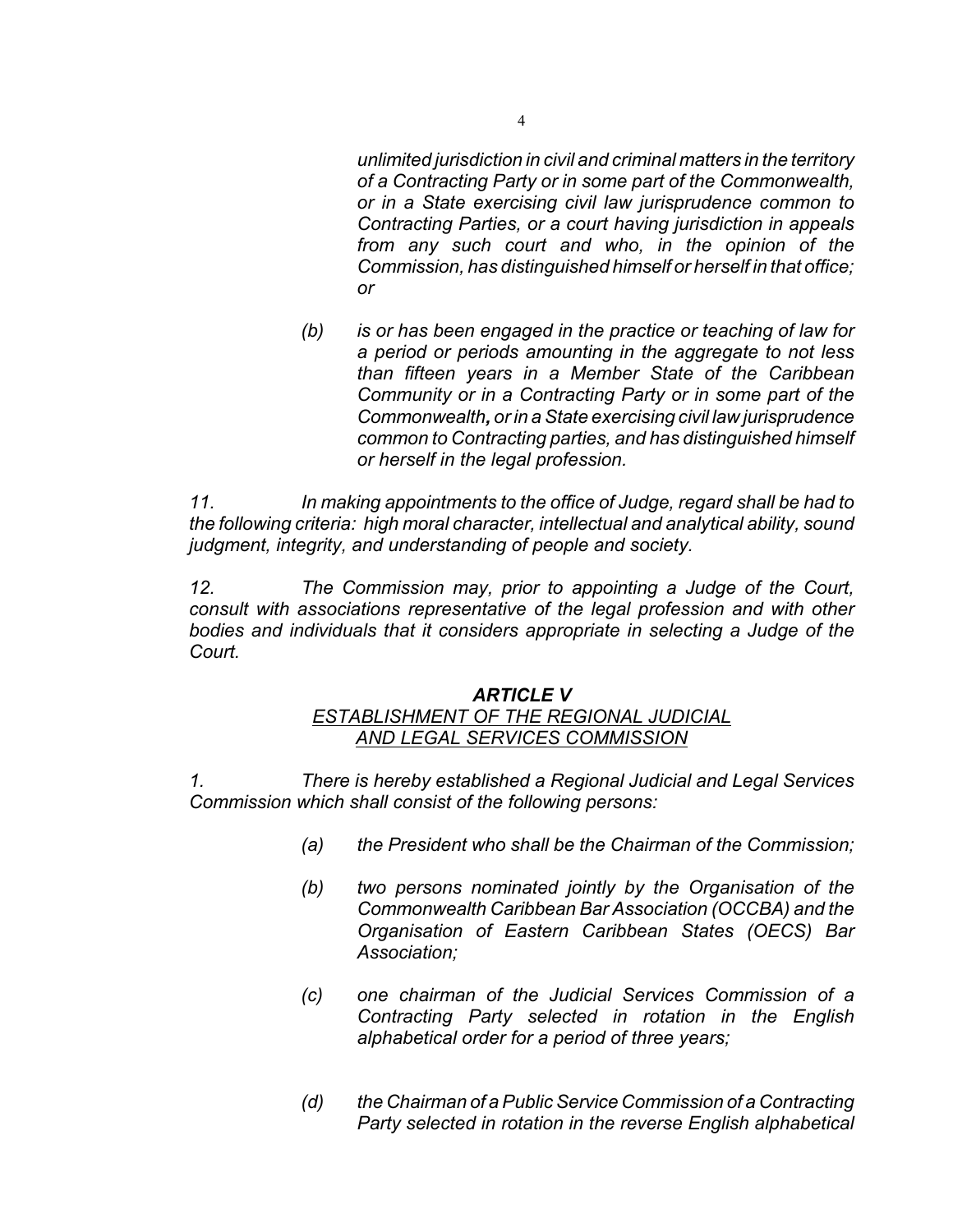*order for a period of three years;*

- *(e) two persons from civil society nominated jointly by the Secretary-General of the Community and the Director General of the OECS for a period of three years following consultations with regional non-governmental organisations;*
- *(f) two distinguished jurists nominated jointly by the Dean of the Faculty of Law of the University of the West Indies, the Deans of the Faculties of Law of any of the Contracting Parties and the Chairman of the Council of Legal Education; and*
- *(g) two persons nominated jointly by the Bar or Law Associations of the Contracting Parties.*

*2. Where any person or body required to nominate a candidate for appointment to the Regional Judicial and Legal Services Commission in accordance with paragraph 1, fails to make such nomination within thirty (30) days of a written request in that behalf, the nomination shall be made jointly by the heads of the judiciaries of the Contracting Parties.*

- *3. (1) The Commission shall have responsibility for:*
	- *(a) making appointments to the office of Judge of the Court, other than that of President;*
	- *(b) making appointments of those officials and employees referred to in Article XXVII and for determining the salaries and allowances to be paid to such officials and employees;*
	- *(c) the determination of the terms and conditions of service of officials and employees; and*
	- *(d) the termination of appointments in accordance with the provisions of this Agreement.*

*(2) The Commission shall, in accordance with the Regulations, exercise disciplinary control over Judges of the Court, other than the President, and over officials and employees of the Court.*

*4. The term of office of members of the Commission, other than the Chairman shall be three years, but such members shall be eligible for reappointment for another term of office.*

*5. The members of the Commission referred to in paragraph 1(b), (c), (d), (f) and (g) shall be appointed by letter under the hand of the President.*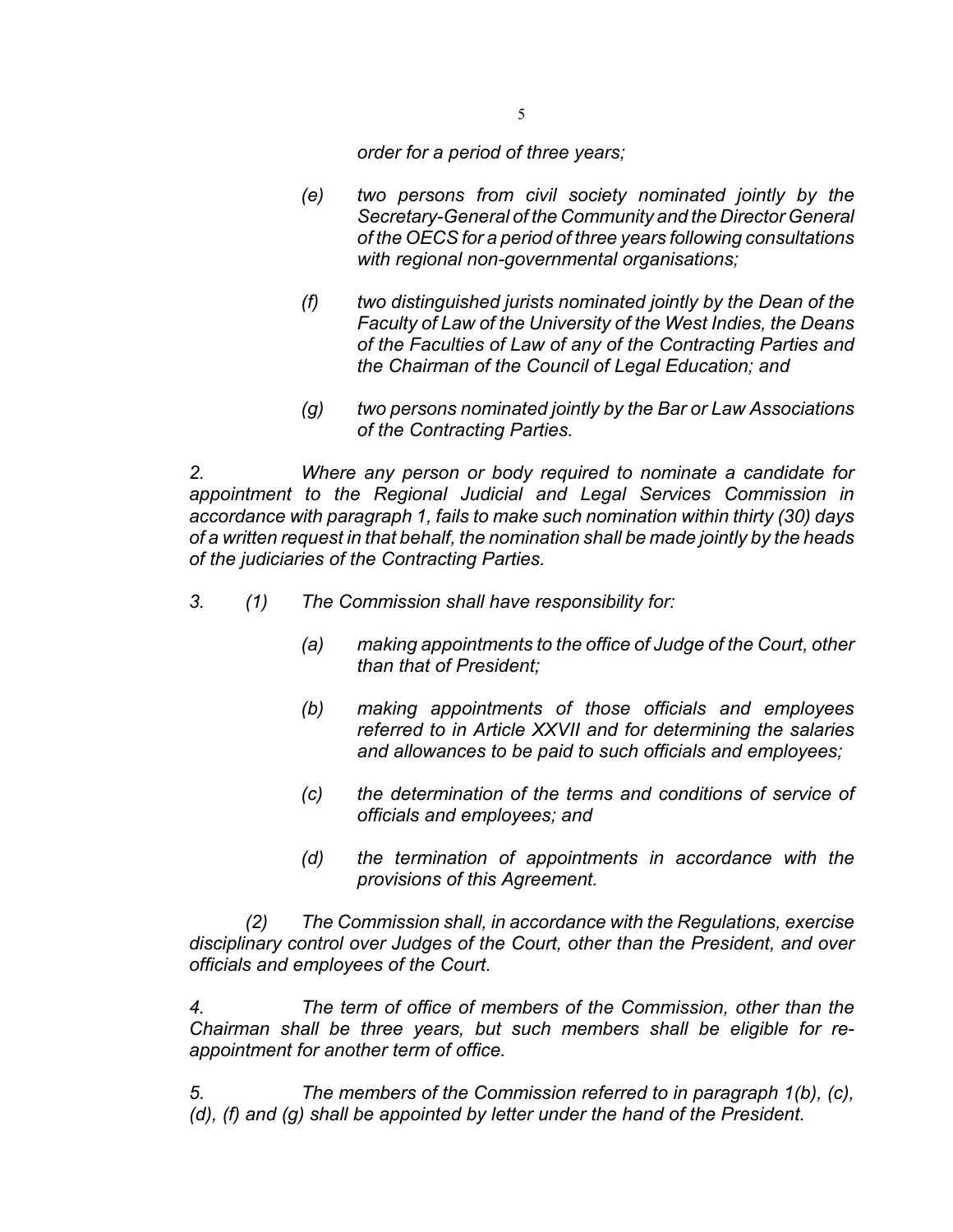*6. If the office of a member of the Commission, other than the Chairman is vacant or the holder thereof is unable to perform the functions of his office, a person may be appointed to perform the functions of that office for the unexpired term of the holder of the office or until the holder resumes office.*

- *7. Subject to paragraph 13 of this Article, the Commission shall not be:*
	- *(a) disqualified from the transaction of business by reason of any vacancy in its membership and its proceedings shall not be invalidated by the presence or participation of any person not entitled to be present or to participate in those proceedings;*
	- *(b) disqualified from the transaction of business nor its proceedings invalidated by reason of the non-receipt by a member of the Commission, of a notice for a meeting of the Commission.*

*8. The Commission may, by directions in writing and subject to such conditions as it thinks fit, delegate any of its powers under paragraph 3(1)(b) and (c) of this Article to any one or more of its members or to the Registrar.* 

*9. A member of the Commission, other than the Chairman may, by writing under the hand of that member, addressed to the Chairman of the Commission, resign from the Commission.*

*10. The Commission shall, no later than 31 March in every year, submit to the Heads of Government, an Annual Report of its work and operations during the previous year.*

*11. The Registrar of the Court shall perform the functions of Secretary of the Commission and shall be the chief administrative officer of the Commission.*

*12. In the exercise of their functions under this Agreement, the members of the Commission shall neither seek nor receive instructions from any body or person external to the Commission.*

*13. A quorum for the transaction of business by the Commission shall consist of not less than six members of the Commission including the Chairman or, where the Deputy Chairman is presiding, the Deputy Chairman.*

*14. Subject to this Article, the Commission shall have power to regulate its own procedure.*

## *ARTICLE VI THE FIRST APPOINTMENT OF THE PRESIDENT AND MEMBERS OF THE COMMISSION*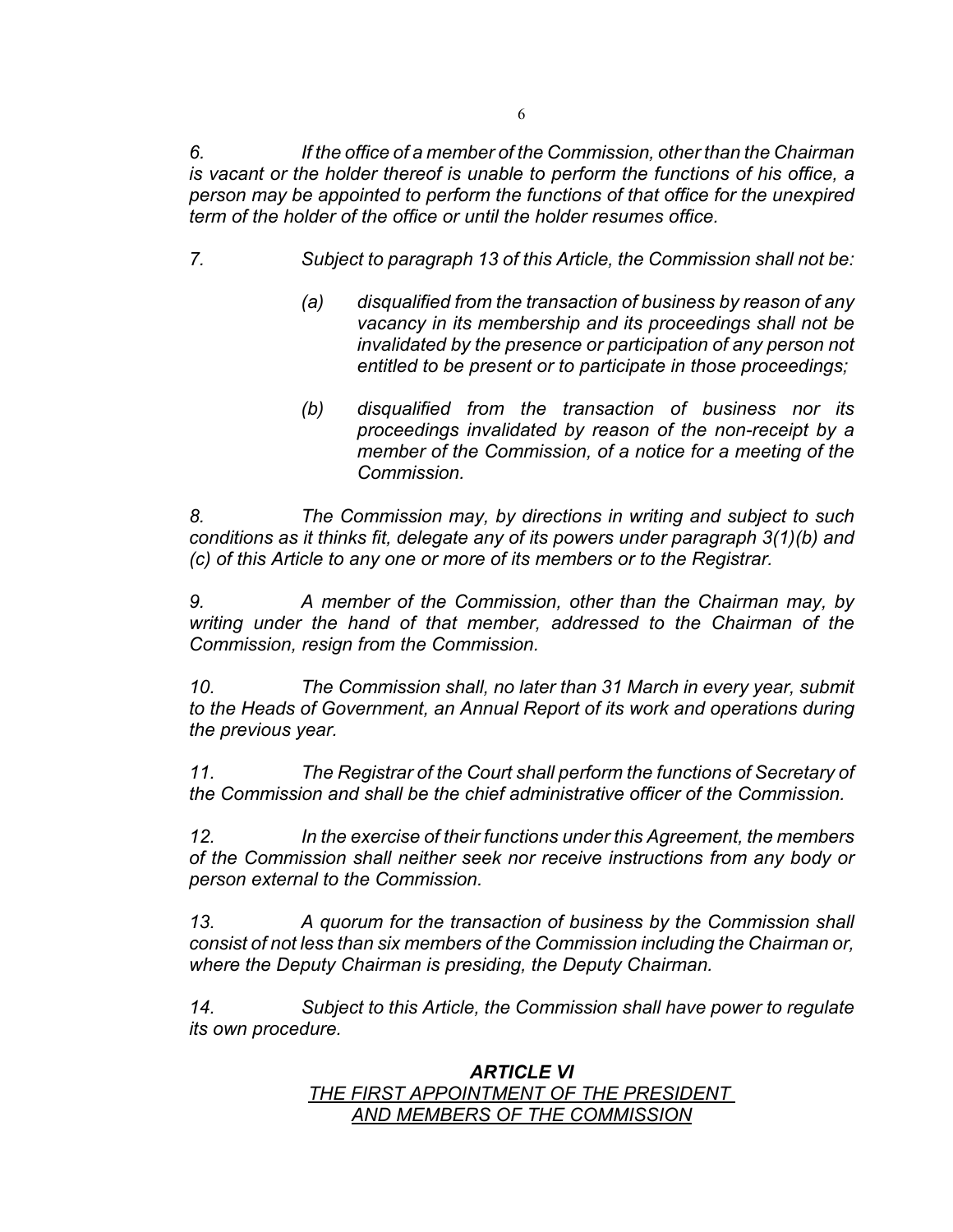*1. For the purposes of the first appointment of the President and Commissioners and notwithstanding the provisions of paragraph 6 of Article IV, the members of the Commission appointed pursuant to the Agreement shall make a recommendation for the appointment of the President.*

- *2. Notwithstanding the provisions of paragraphs 4 and 5 of Article V:*
	- *(a) the term of office of the members of the Commission appointed in accordance with paragraph 1 of this Article shall be one year; and*
	- *(b) the members of the Commission mentioned in sub-paragraph (a) of this paragraph shall be appointed by letter under the hand of the heads of the judiciary of the Contracting Parties.*

#### *ARTICLE VII LEGAL STATUS OF THE COMMISSION*

*1. The Commission shall possess full juridical personality including, in particular, full capacity to contract.*

*2. The privileges and immunities to be accorded the Commission and its members in the territories of the Contracting Parties shall be laid down in a Protocol to this Agreement.*

*3. The Contracting Parties undertake to make provision to ensure that the proceedings of the Commission shall not be enquired into in any Court.*

#### *ARTICLE VIII ACTING APPOINTMENTS*

*1. If the office of President is vacant, or if the President is for any reason unable to perform the functions of that office, then, until some other person has been appointed to and has assumed the functions of that office or, as the case may be, until the President has resumed those functions, they shall be performed by the Judge of the Court who is most senior according to the date of his appointment and he shall be appointed by letter under the hand of the Chairman for the time being of the Conference.*

*2. When none of the other Judges is senior by appointment, the functions of President shall be performed by such one of the other Judges of the Court appointed by letter.*

*3. An appointment referred to in paragraph 2 shall be made in accordance with the advice of the Heads of Government tendered after consultations with the President and such other persons or bodies of persons as*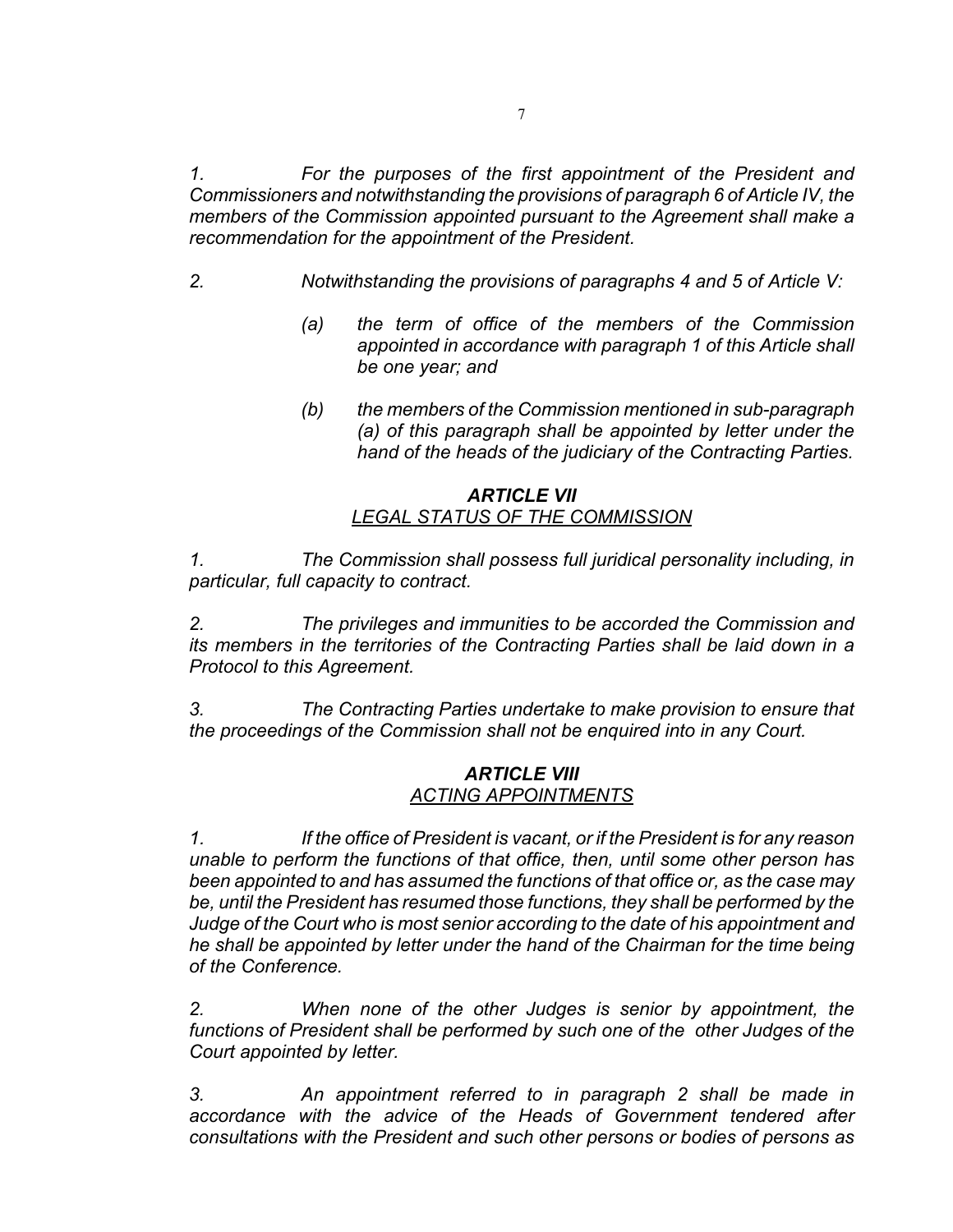*the Heads of Government may think fit.*

*4. If one of the Judges of the Court is acting as the President of the Court or if the office of a Judge of the Court, other than the President, is vacant or if such a Judge is for any reason unable to perform the functions of that office, then, until some other person has been appointed to act and has assumed the functions of that office or, as the case may be, until the Judge has resumed those functions, they shall be performed by a person qualified for appointment as a Judge of the Court to be appointed by the Commission by letter under the hand of the Chairman of the Commission.*

*5. The person appointed in accordance with paragraph 4 shall continue to perform the functions of the office until a person is appointed to the office and has assumed the functions thereof or, as the case may be, until the holder resumes office.*

## *ARTICLE IX TENURE OF OFFICE OF JUDGES*

*1. The office of a Judge of the Court shall not be abolished while there is a substantive holder thereof.*

*2. Subject to the provisions of this Article, the President shall hold office for a non-renewable term of seven years or until he attains the age of seventy-two years, whichever is earlier, except that the President shall continue in office, if necessary, for a further period not exceeding three months to enable him to deliver judgment or to do any other thing in relation to any proceedings part-heard by him.*

*3. Subject to the provisions of this Article, a Judge of the Court shall hold office until he attains the age of seventy-two years, except that he shall continue in office, if necessary, for a further period not exceeding three months to enable him to deliver judgment or to do any other thing in relation to any proceedings partheard by him.* 

*4. A Judge may be removed from office only for inability to perform the functions of his office, whether arising from illness or any other cause or for misbehaviour, and shall not be so removed except in accordance with the provisions of this Article.*

*5. (1) Subject to Article IV, paragraph 5, the President shall be removed from office by the Heads of Government on the recommendation of the Commission, if the question of the removal of the President has been referred by the Heads of Government to a tribunal and the tribunal has advised the Commission that the President ought to be removed from office for inability or misbehaviour referred to in paragraph 4.*

*(2) Subject to Article IV, paragraph 6, a Judge other than the President shall be removed from office by the Commission if the question of the removal of the Judge has been referred by the Commission to a tribunal; and the tribunal has*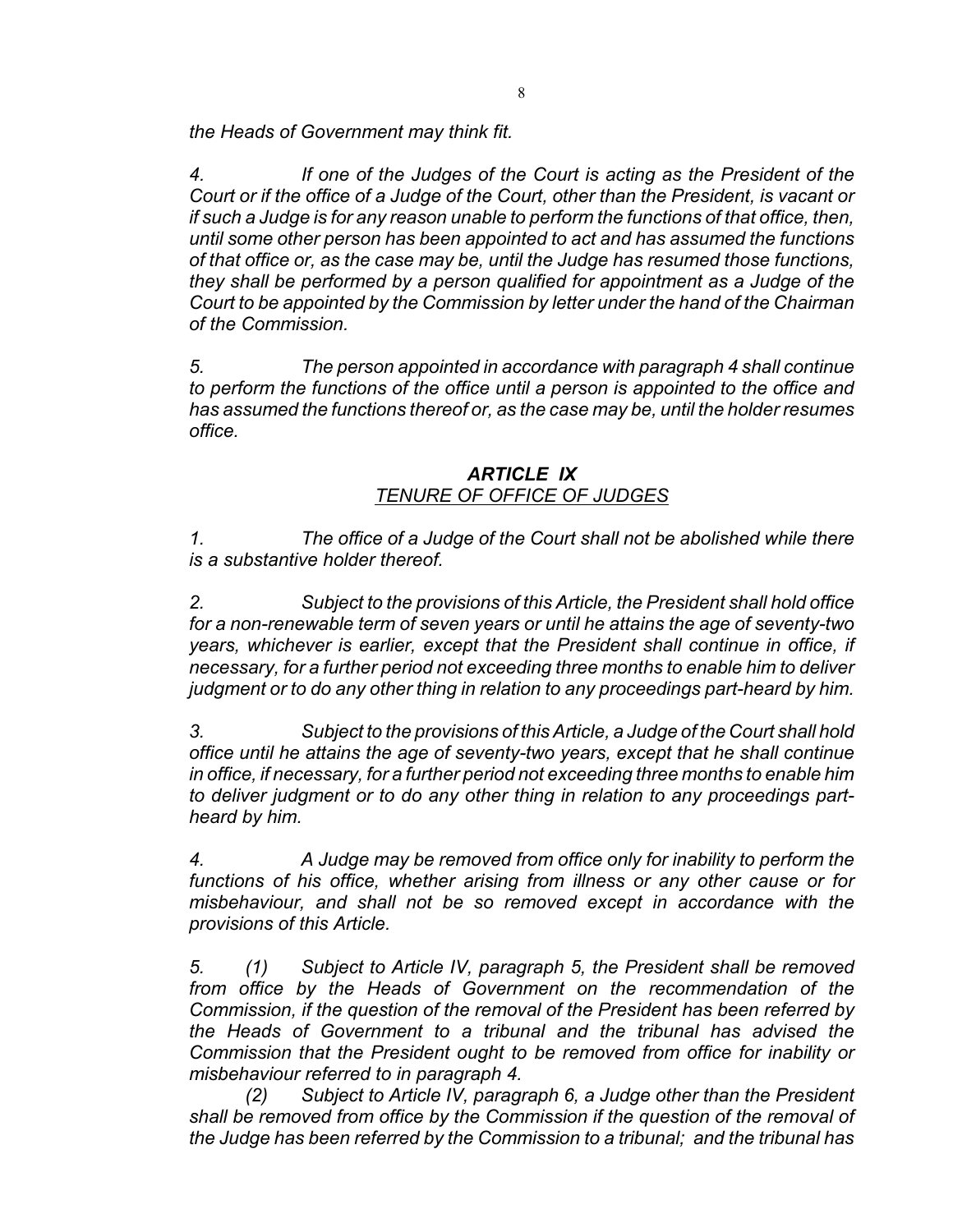*advised the Commission that the Judge ought to be removed from office for inability or misbehaviour referred to in paragraph 4.*

*6. If at least three Heads of Government in the case of the President jointly represent to the other Heads of Government, or if the Commission decides in the case of any other Judge, that the question of removing the President or the Judge from office ought to be investigated, then -*

- *(a) the Heads of Government or the Commission shall appoint a tribunal which shall consist of a chairman and not less than two other members, selected by the Heads of Government or the Commission, as the case may be, after such consultations as may be considered expedient, from among persons who hold or have held office as a Judge of a court of unlimited jurisdiction in civil and criminal matters in some part of the Commonwealth, or in a State exercising civil law jurisprudence common to Contracting Parties, or a court having jurisdiction in appeals from any such court; and*
- *(b) the tribunal shall enquire into the matter and advise the Heads of Government or the Commission, as the case may be, whether or not the President or the Judge ought to be removed from office.*

*7. The provisions of any law relating to the holding of commissions of inquiry in the Member State of the Caribbean Community where the inquiry is held shall apply as nearly as may be in relation to tribunals appointed under paragraph 6 of this Article or, as the context may require, to the members thereof as they apply in relation to Commissions or Commissioners appointed under that law.*

*8. If the question of removing the President or any other Judge of the Court from office has been referred to a tribunal under paragraph 6 of this Article, the Heads of Government in the case of the President, or the Commission, in the case of any other Judge of the Court, may suspend such Judge from performing the functions of his office, and any such suspension may at any time be revoked by the Heads of Government or the Commission, as the case may be, and shall in any case cease to have effect if the tribunal advises the Heads of Government or the Commission that the Judge ought not to be removed from office.*

*9. (1) The President may at any time resign the office of President by writing under the hand of the President addressed to the Chairman for the time being of the Conference.*

*(2) Any other Judge of the Court may at any time resign the office of Judge of the Court by writing under the hand of the Judge addressed to the Chairman of the Commission.*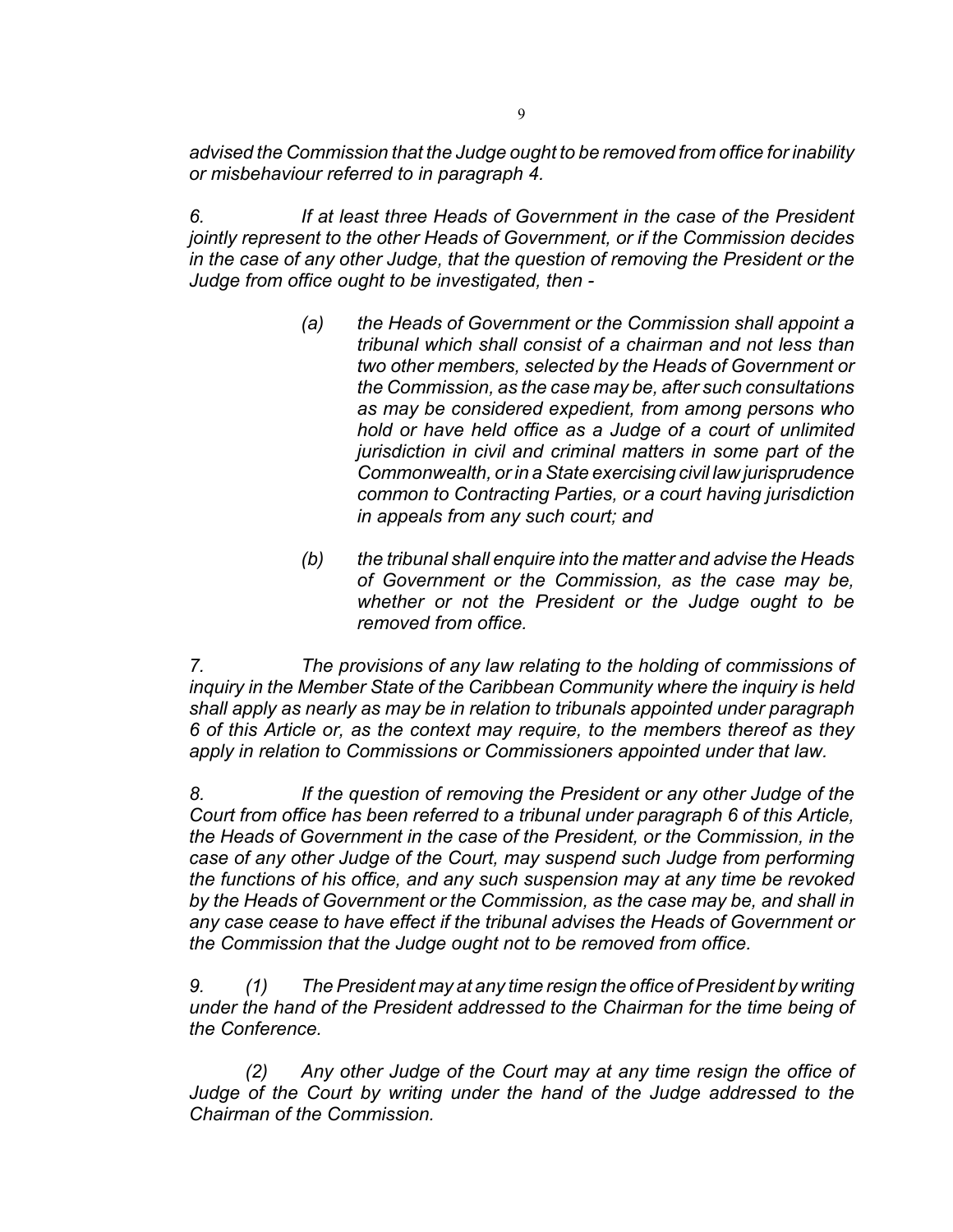#### *ARTICLE X OATH OF OFFICE*

*1. A Judge of the Court shall not enter upon the duties of that office unless he has taken and subscribed the oath of office as set out in Appendix I to this Agreement.*

*2. The oath of office shall be taken and subscribed before the Head of State of any Contracting Party.*

#### *PART II*

#### *ORIGINAL JURISDICTION OF THE COURT*

## *ARTICLE XI CONSTITUTION OF THE COURT*

*1. The Court, in the exercise of its original jurisdiction, shall be duly constituted if it consists of not less than three judges being an uneven number of judges.*

*2. The judges referred to in paragraph 1 shall possess the expertise necessary for the Court to adjudicate the matter.*

*3. The deliberations of the Court shall be under the authority and control of a Chairman, who shall be the most senior of the judges appointed by the President.*

*4. Notwithstanding paragraph 1, the original jurisdiction of the Court may be exercised by a sole judge appointed by the Chairman.*

*5. The decision of a sole judge exercising jurisdiction under paragraph 4 may, on application of a Party aggrieved, be reviewed by a panel comprising not more than five judges.*

#### *ARTICLE XII JURISDICTION OF THE COURT IN CONTENTIOUS PROCEEDINGS*

*1. Subject to the Treaty, the Court shall have exclusive jurisdiction to hear and deliver judgment on:*

- *(a) disputes between Contracting Parties to this Agreement;*
- *(b) disputes between any Contracting Parties to this Agreement*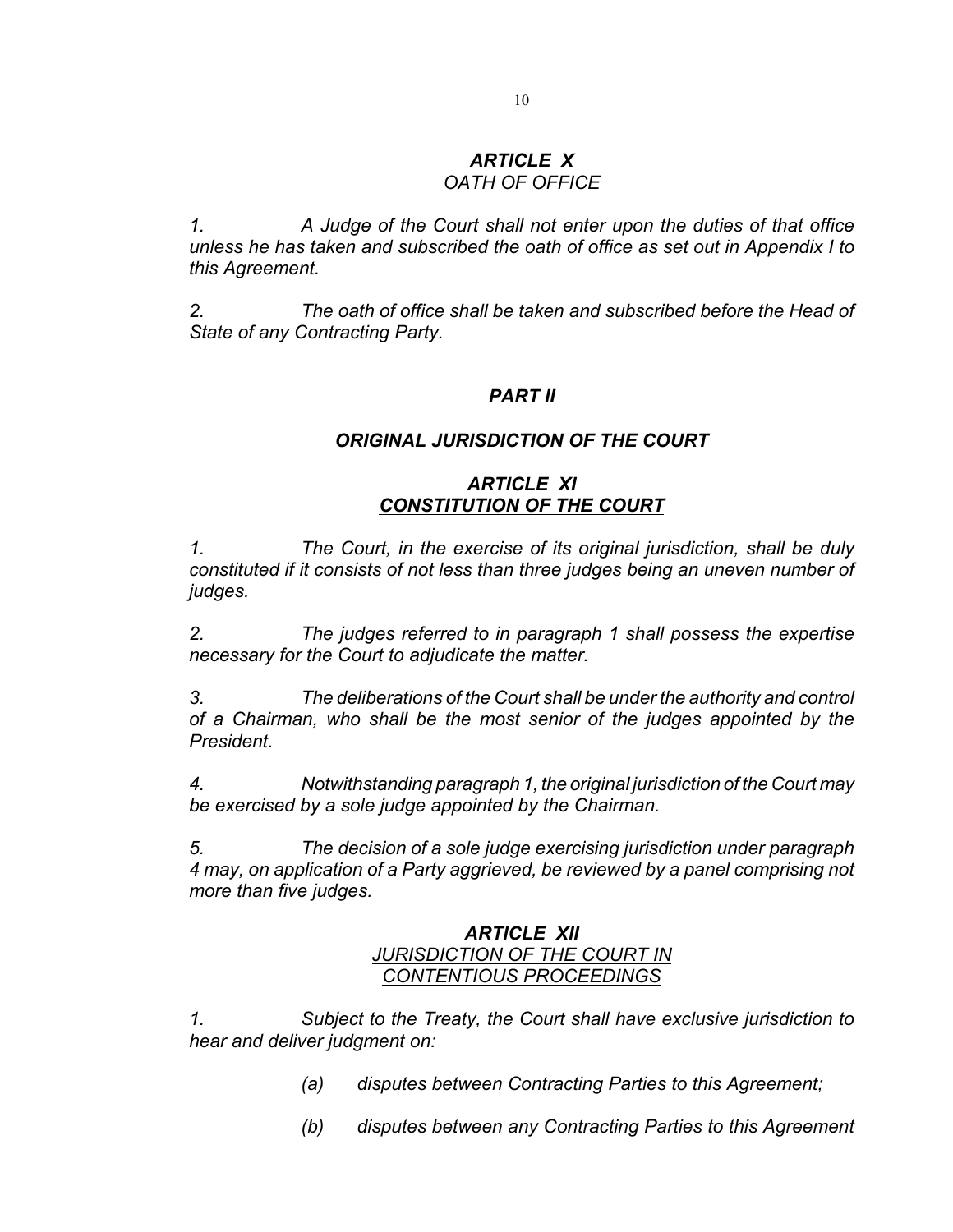11

*and the Community;*

- *(c) referrals from national courts or tribunals of Contracting Parties to this Agreement;*
- *(d) applications by nationals in accordance with Article XXIV,*

*concerning the interpretation and application of the Treaty.*

*2. For the purposes of this part, "national courts" includes the Eastern Caribbean Supreme Court.*

## *ARTICLE XIII ADVISORY OPINIONS OF THE COURT*

*1. The Court shall have exclusive jurisdiction to deliver advisory opinions concerning the interpretation and application of the Treaty.*

*2. Advisory opinions shall be delivered only at the request of Contracting Parties or the Community.*

## *ARTICLE XIV REFERRAL TO THE COURT*

*Where a national court or tribunal of a Contracting Party is seised of an issue whose resolution involves a question concerning the interpretation or application of the Treaty, the court or tribunal concerned shall, if it considers that a decision on the question is necessary to enable it to deliver judgment, refer the question to the Court for determination before delivering judgment.*

## *ARTICLE XV*

*COMPLIANCE WITH JUDGMENTS OF THE COURT*

*Member States, Organs, Bodies of the Community or persons to whom a judgment of the Court applies, shall comply with that judgment.*

## *ARTICLE XVI COMPULSORY JURISDICTION OF THE COURT*

*1. Contracting Parties agree that they recognise as compulsory, ipso facto and without special agreement, the original jurisdiction of the Court provided for in Article XII.*

*2. In the event of a dispute as to whether the Court has jurisdiction, the matter shall be determined by decision of the Court.*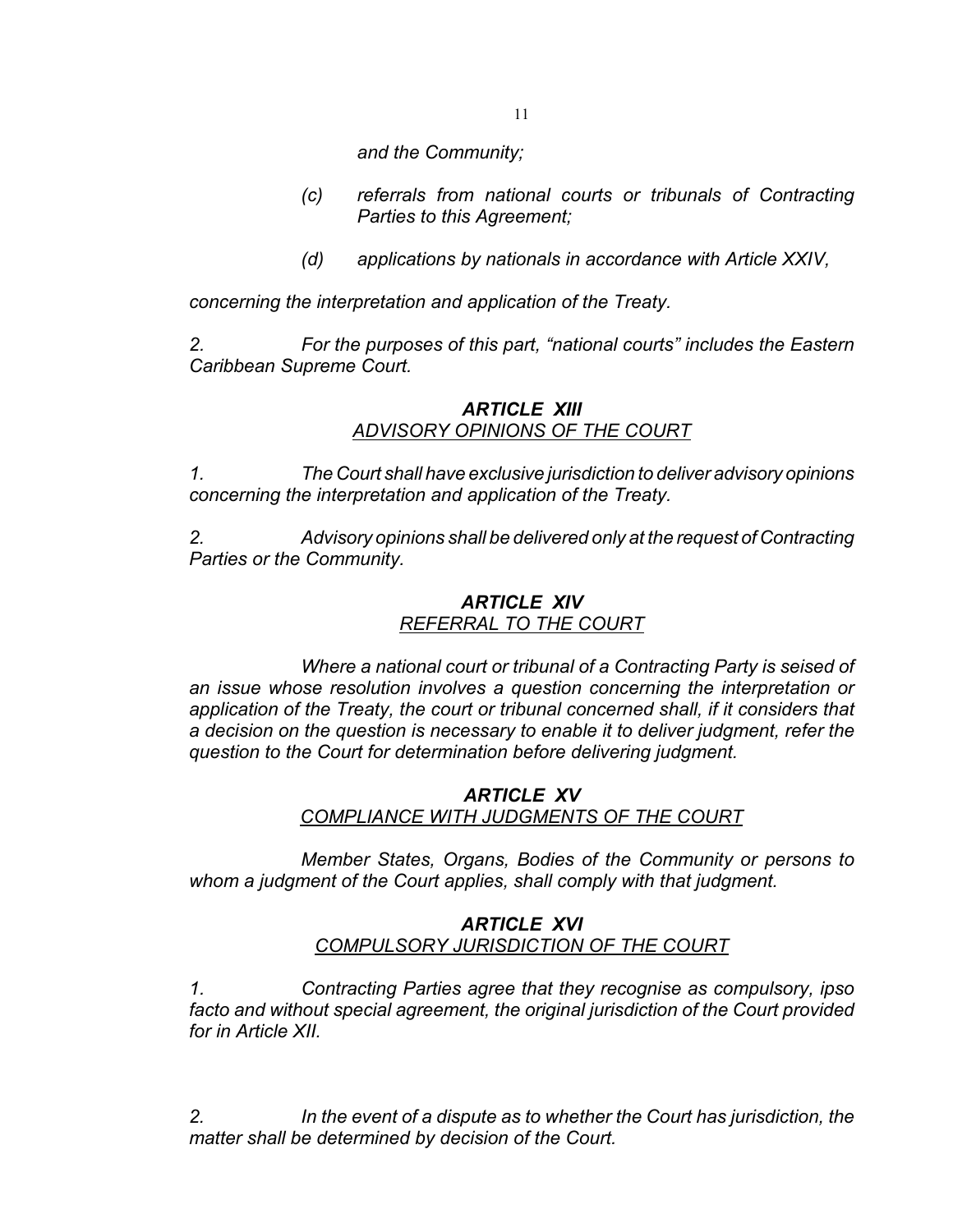#### *ARTICLE XVII LAW TO BE APPLIED BY THE COURT IN THE EXERCISE OF ITS ORIGINAL JURISDICTION*

*1. The Court, in exercising its original jurisdiction under Article XII(b) and (c), shall apply such rules of international law as may be applicable.*

*2. The Court may not bring in a finding of non liquet on the ground of silence or obscurity of the law.*

*3. The provisions of paragraphs (1) and (2) shall not prejudice the power of the Court to decide a dispute ex aequo et bono if the parties so agree.*

## *ARTICLE XVIII INTERVENTION BY THIRD PARTIES*

*1. Should a Member State, the Community or a person consider that it has a substantial interest of a legal nature which may be affected by a decision of the Court in the exercise of its original jurisdiction, it may apply to the Court to intervene and it shall be for the Court to decide on the application.*

*2. Whenever the construction of a convention to which Member States and persons other than those concerned in the case are parties, is in question, the Registrar shall notify all such States and persons forthwith.*

*3. Every State or person so notified has the right to intervene in the proceedings; but if the right is exercised, the construction given by the judgment will be equally binding on all parties.*

## *ARTICLE XIX APPLICATION FOR INTERIM MEASURES*

*The Court shall have the power to prescribe if it considers the circumstances so require, any interim measures that ought to be taken to preserve the rights of a Party.*

## *ARTICLE XX REVISION OF JUDGMENTS OF THE COURT IN THE EXERCISE OF ITS ORIGINAL JURISDICTION*

*1. An application for the revision of a judgment of the Court in the exercise of its original jurisdiction may be made only when it is based upon the discovery of some fact of such a nature as to be a decisive factor, which fact was, when the judgment was given, unknown to the Court and to the party claiming revision: provided always that such ignorance was not due to negligence on the*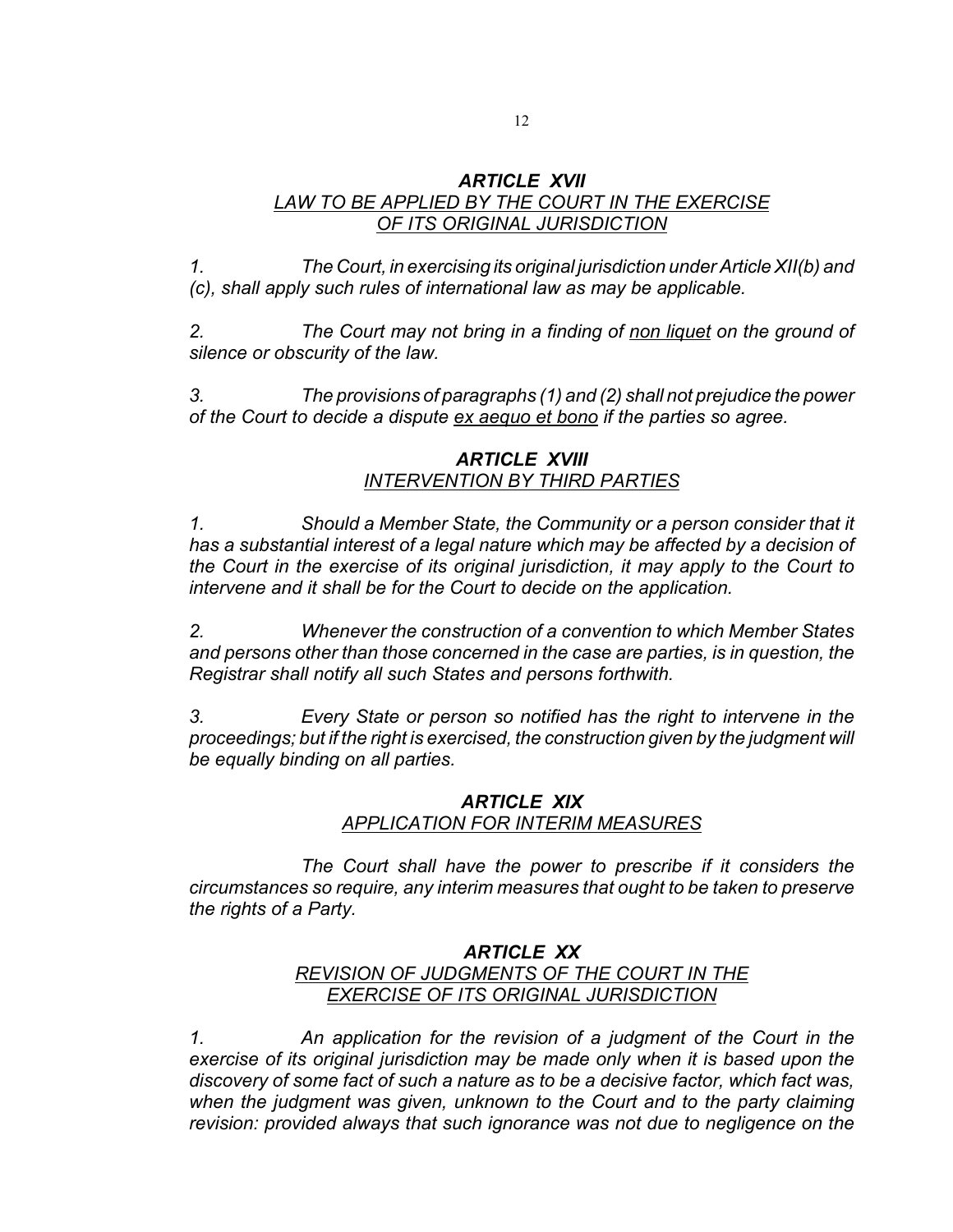*part of the applicant.*

*2. Proceedings for a revision shall be opened by a judgment of the Court expressly recording the existence of the new fact, recognising that it has such a character as to lay the case open to revision, and declaring the application admissible on this ground.*

*3. The Court may require previous compliance with the terms of the judgment before it admits proceedings in revision.*

*4. The application for revision shall be made within six months of the discovery of the new fact.*

*5. No application for revision may be made after the lapse of five years from the date of the judgment.*

*6. Nothing in this Article shall affect the rights of third parties accrued since the delivery of the judgment mentioned in paragraph 1.*

## *ARTICLE XXI RULES OF COURT GOVERNING ORIGINAL JURISDICTION*

*1. The President shall, in consultation with five other Judges of the Court selected by him, establish rules for the exercise of the original jurisdiction of the Court.*

*2. Without prejudice to the generality of the preceding sub-paragraph, Rules of Court may be made for all or any of the following purposes -*

- *(a) regulating the sittings of the Court, the selection of Judges for any purpose, and the period to be observed as a vacation in the Court and the transaction of business during any such vacation;*
- *(b) regulating the pleading, practice, procedure, execution of the process of the Court and the duties of the officers of the Court;*
- *(c) regulating matters relating to practice in the Court by Attorneys-at-Law, Legal Practitioners or advocates and the representation of persons concerned in any proceedings in the Court;*
- *(d) providing for the summary determination of any matter which appears to the Court to be frivolous or vexatious or to be brought for the purpose of delay;*
- *(e) regulating matters relating to the costs and the taxation*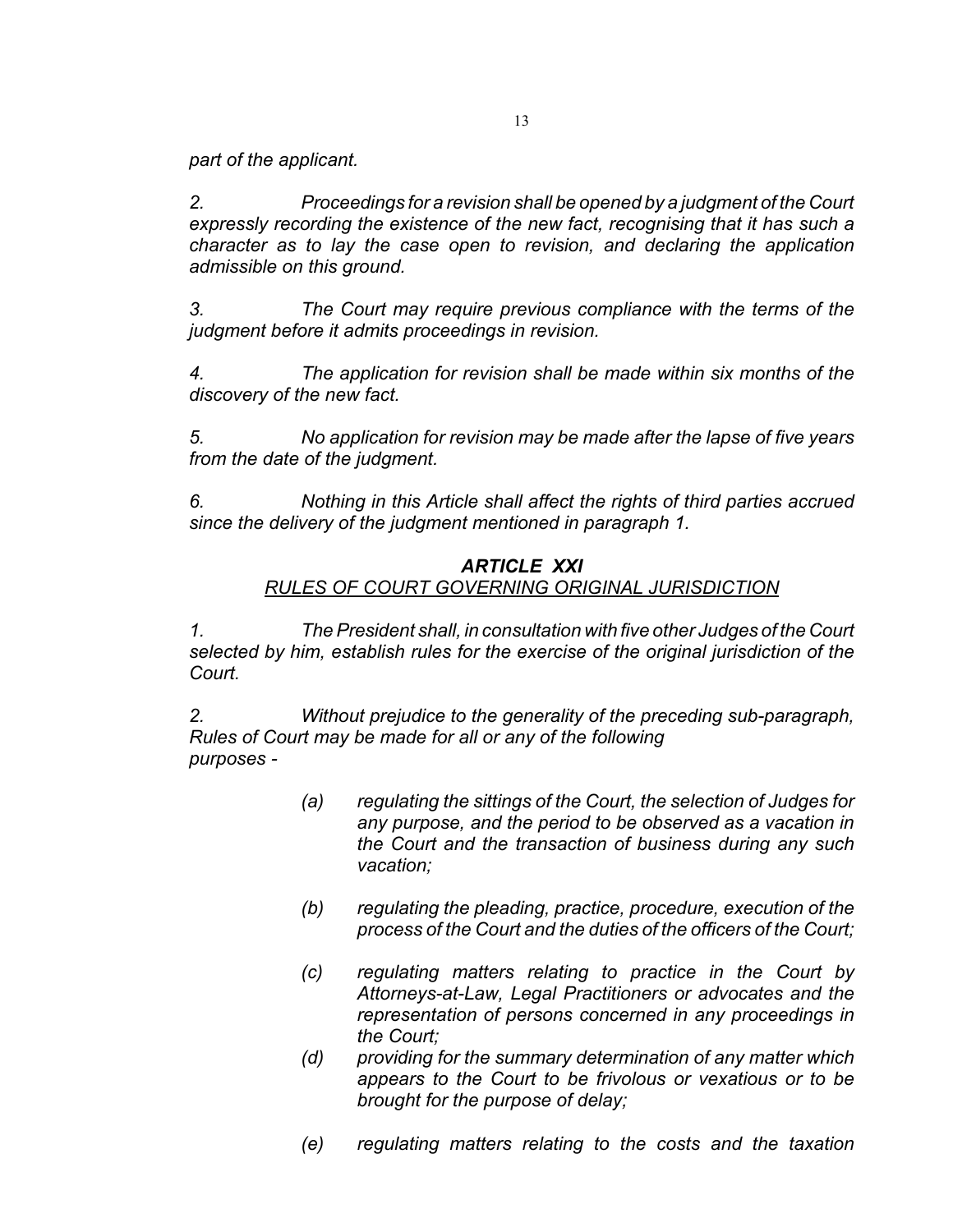*thereof, of proceedings in the Court;*

- *(f) providing for the delivery of judgments in an expeditious manner;*
- *(g) prescribing forms and fees in respect of proceedings in the Court;*
- *(h) prescribing the time within which any requirement of the rules of Court is to be complied with;*
- *(i) regulating or prescribing or doing any other thing which may be regulated, prescribed or done by rules of Court.*

## *ARTICLE XXII JUDGMENT OF THE COURT TO CONSTITUTE STARE DECISIS*

*Judgments of the Court shall be legally binding precedents for parties in proceedings before the Court unless such judgments have been revised in accordance with Article XX.*

#### *ARTICLE XXIII*

#### *ALTERNATIVE DISPUTE RESOLUTION*

*1. Each Contracting Party shall, to the maximum extent possible, encourage and facilitate the use of arbitration and other means of alternative dispute resolution for the settlement of international commercial disputes.*

*2. To this end, each Contracting Party shall provide appropriate procedures to ensure observance of agreements to arbitrate and for the recognition and enforcement of arbitral awards in such disputes.*

## *ARTICLE XXIV LOCUS STANDI OF PRIVATE ENTITIES*

*Nationals of a Contracting Party may, with the special leave of the Court, be allowed to appear as parties in proceedings before the Court where:*

- *(a) the Court has determined in any particular case that the Treaty intended that a right conferred by or under the Treaty on a Contracting Party shall enure to the benefit of such persons directly; and*
- *(b) the persons concerned have established that such persons have been prejudiced in respect of the enjoyment of the benefit mentioned in sub-paragraph (a) of this Article; and*
- *(c) the Contracting Party entitled to espouse the claim in*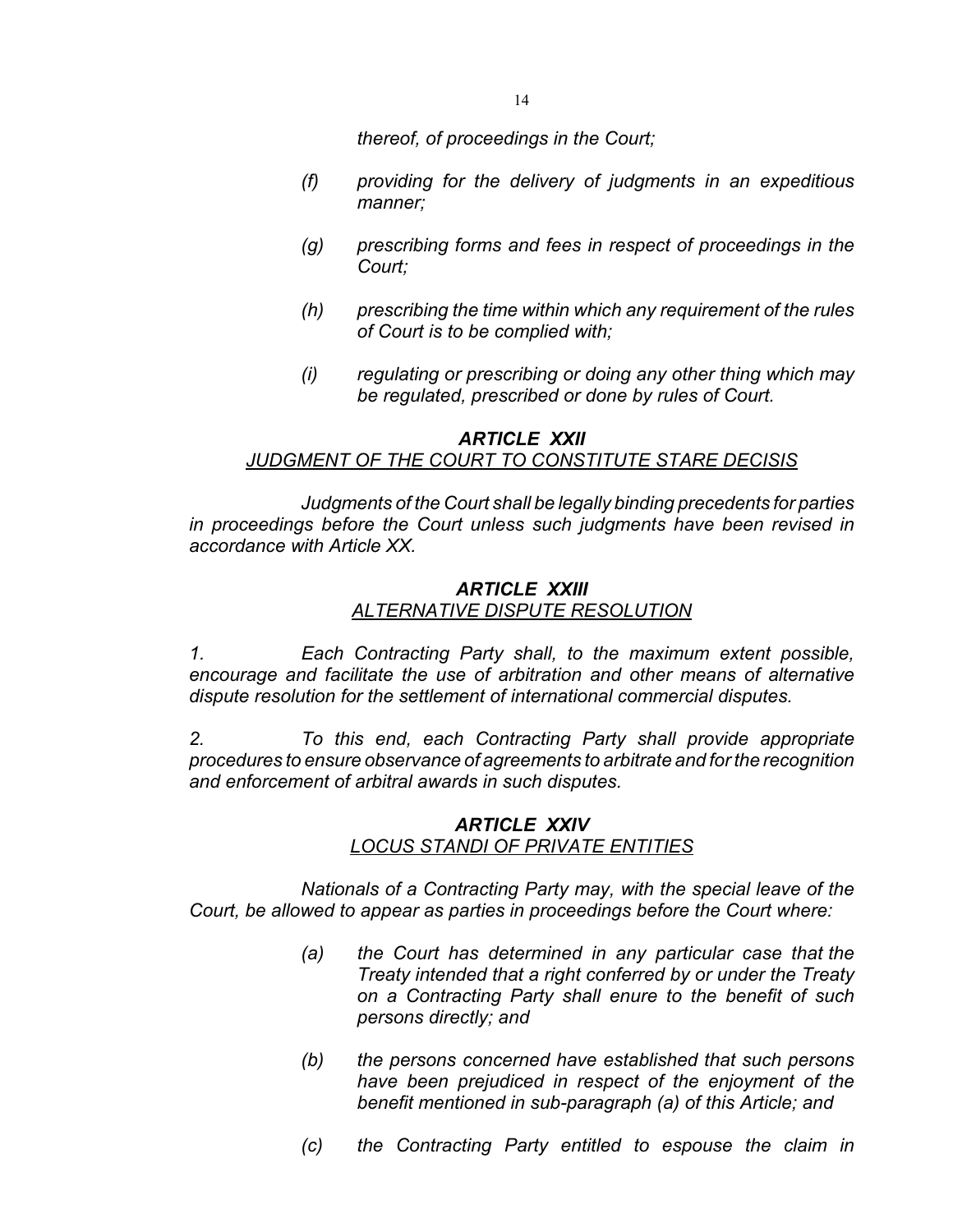*proceedings before the Court has:*

- *(i) omitted or declined to espouse the claim, or*
- *(ii) expressly agreed that the persons concerned may espouse the claim instead of the Contracting Party so entitled; and*
- *(d) the Court has found that the interest of justice requires that the persons be allowed to espouse the claim.*

#### *PART III*

#### *APPELLATE JURISDICTION OF THE COURT*

#### *ARTICLE XXV APPELLATE JURISDICTION OF THE COURT*

*1. In the exercise of its appellate jurisdiction, the Court is a superior Court of record with such jurisdiction and powers as are conferred on it by this Agreement or by the Constitution or any other law of a Contracting Party.*

*2. Appeals shall lie to the Court from decisions of the Court of Appeal of a Contracting Party as of right in the following cases:*

- *(a) final decisions in civil proceedings where the matter in dispute on appeal to the Court is of the value of not less than twentyfive thousand dollars Eastern Caribbean currency (EC\$25,000) or where the appeal involves directly or indirectly a claim or a question respecting property or a right of the aforesaid value;*
- *(b) final decisions in proceedings for dissolution or nullity of marriage;*
- *(c) final decisions in any civil or other proceedings which involve a question as to the interpretation of the Constitution of the Contracting Party;*
- *(d) final decisions given in the exercise of the jurisdiction conferred upon a superior court of a Contracting Party relating to redress for contravention of the provisions of the Constitution of a Contracting Party for the protection of fundamental rights;*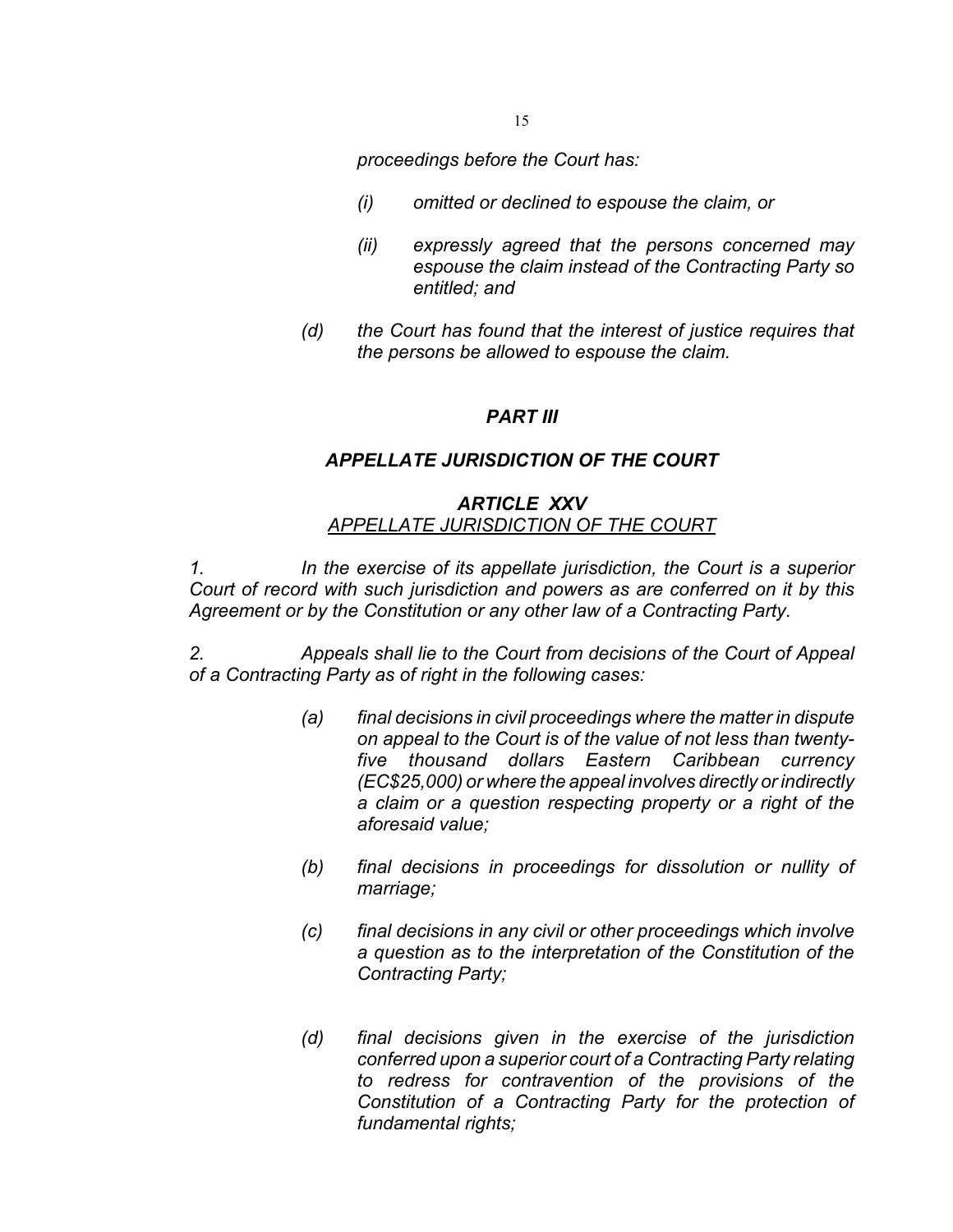- *(e) final decisions given in the exercise of the jurisdiction conferred on a superior court of a Contracting Party relating to the determination of any question for which a right of access to the superior court of a Contracting Party is expressly provided by its Constitution;*
- *(f) such other cases as may be prescribed by any law of the Contracting Party.*

*3. An appeal shall lie to the Court with the leave of the Court of Appeal of a Contracting Party from the decisions of the Court of Appeal in the following cases:*

- *(a) final decisions in any civil proceedings where, in the opinion of the Court of Appeal, the question involved in the appeal is one that by reason of its great general or public importance or otherwise, ought to be submitted to the Court; and*
- *(b) such other cases as may be prescribed by any law of the Contracting Party.*

*4. Subject to paragraph 2, an appeal shall lie to the Court with the special leave of the Court from any decision of the Court of Appeal of a Contracting Party in any civil or criminal matter.*

*5. Nothing in this Article shall apply to matters in relation to which the decision of the Court of Appeal of a Contracting Party is, at the time of the entry into force of the Agreement pursuant to the Constitution or any other law of that Party, declared to be final.*

*6. The Court shall, in relation to any appeal to it in any case, have all the jurisdiction and powers possessed in relation to that case by the Court of Appeal of the Contracting Party from which the appeal was brought.*

*7. (1) The President shall in consultation with five other Judges of the Court selected by him, make Rules of Court for regulating the practice and procedure of the Court in exercise of the appellate jurisdiction conferred on the Court and, in relation to appeals brought before the Court, the practice and procedure of any court in respect of such appeals.*

*(2) Without prejudice to the generality of the preceding sub-paragraph, Rules of Court may be made for all or any of the following purposes -*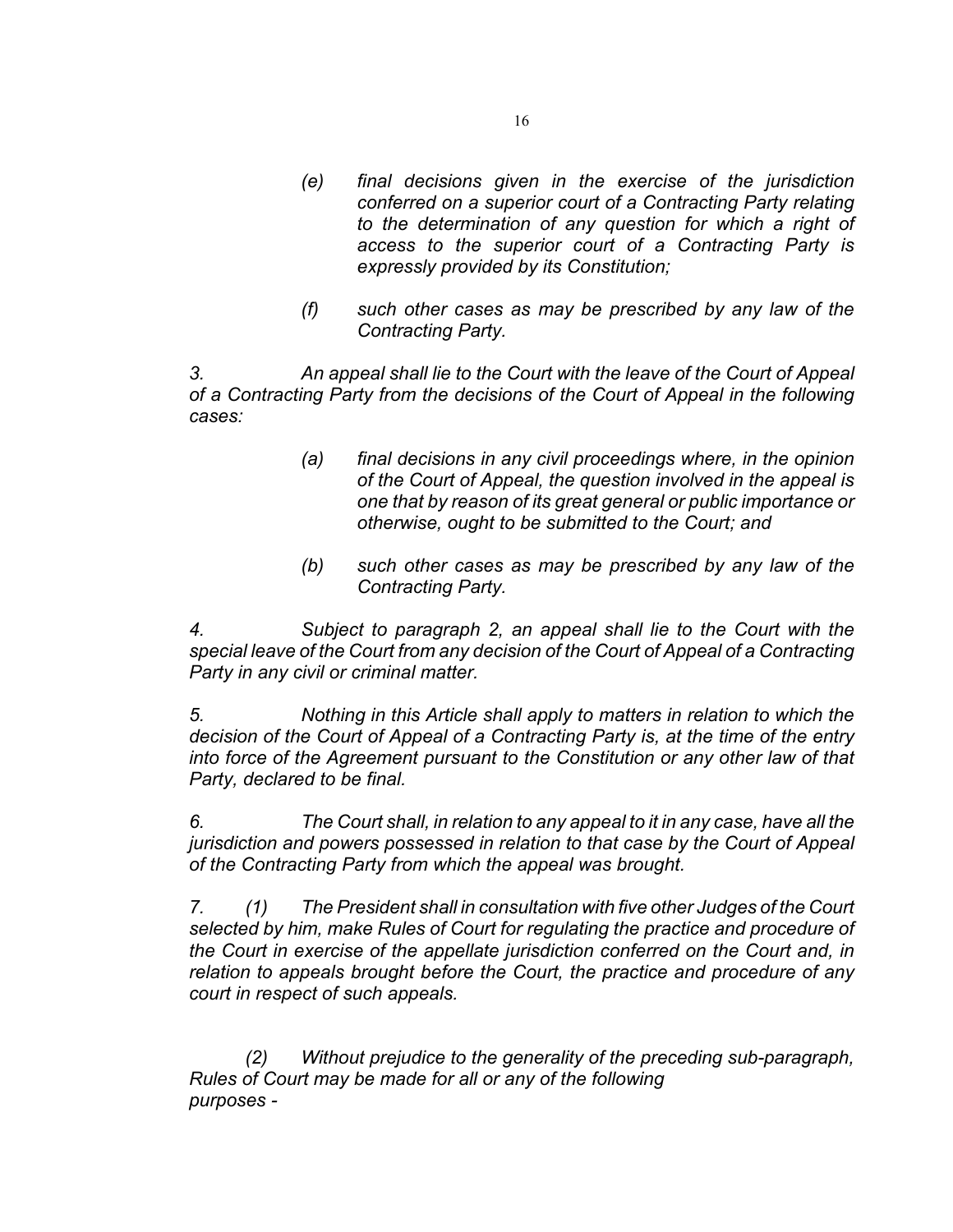- *(b) regulating the pleading, practice, procedure, execution of the process of the Court and the duties of the officers of the Court;*
- *(c) regulating matters relating to practice in the Court by Attorneys-at-Law or Legal Practitioners and the representation of persons concerned in any proceedings in the Court;*
- *(d) prescribing the cases in which, and the conditions upon which an appellant in a criminal appeal to the Court shall be entitled to be present at the hearing of the appeal;*
- *(e) providing for the summary determination of any appeal which appears to the Court to be frivolous or vexatious or to be brought for the purpose of delay;*
- *(f) regulating matters relating to the costs and the taxation thereof, of proceedings in the Court;*
- *(g) providing for the delivery of judgments in an expeditious manner;*
- *(h) prescribing forms and fees in respect of proceedings in the Court;*
- *(i) prescribing the time within which any requirement of the rules of Court is to be complied with;*
- *(j) regulating or prescribing or doing any other thing which may be regulated, prescribed or done by rules of Court.*

## *PART IV*

#### *ENFORCEMENT, FINANCIAL AND FINAL PROVISIONS*

#### *ARTICLE XXVI ENFORCEMENT OF ORDERS OF THE COURT*

*The Contracting Parties agree to take all the necessary steps,*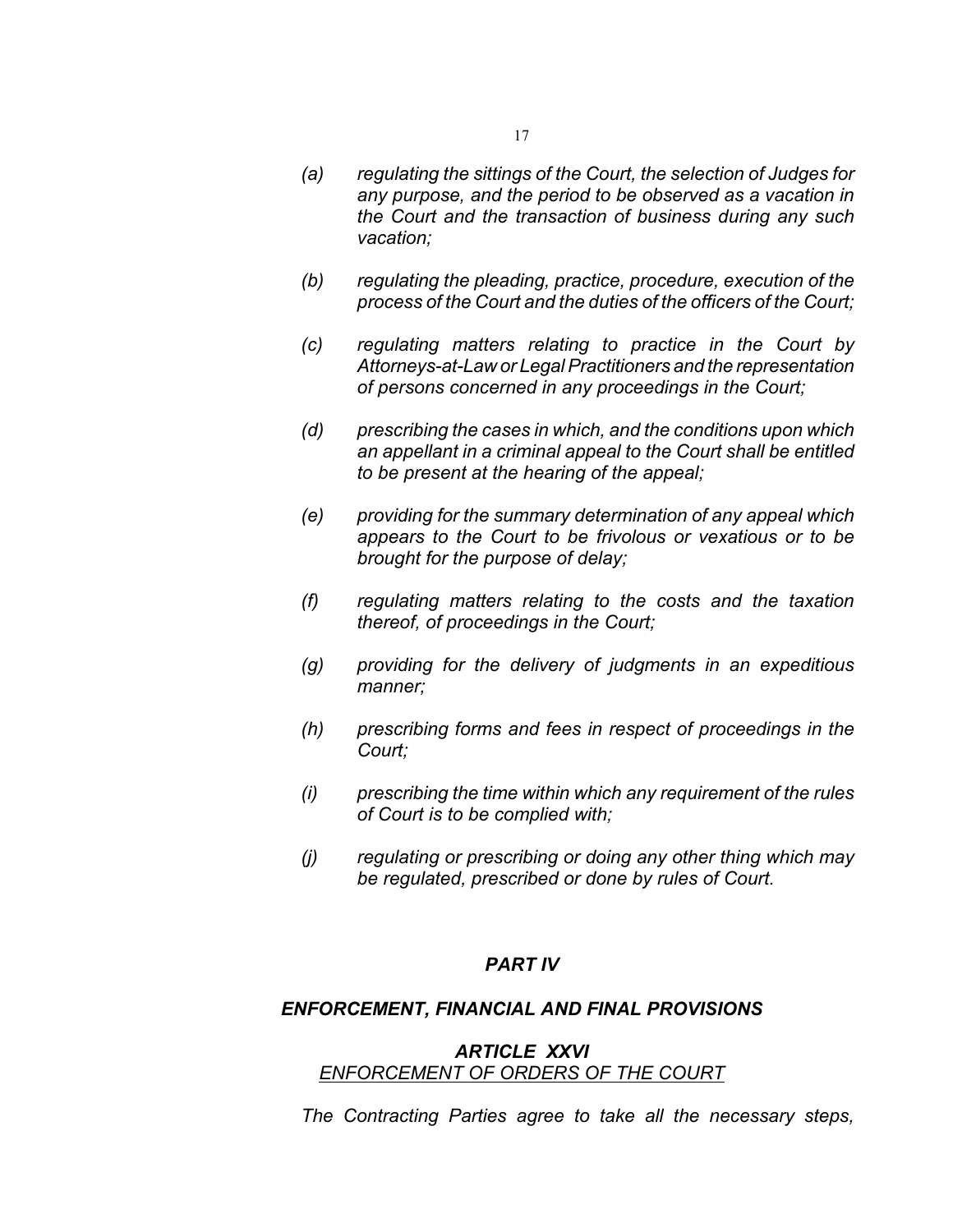*including the enactment of legislation to ensure that:*

- *(a) all authorities of a Contracting Party act in aid of the Court and that any judgment, decree, order or sentence of the Court given in exercise of its jurisdiction shall be enforced by all courts and authorities in any territory of the Contracting Parties as if it were a judgment, decree, order or sentence of a superior court of that Contracting Party;*
- *(b) the Court has power to make any order for the purpose of securing the attendance of any person, the discovery or production of any document, or the investigation or punishment of any contempt of court that any superior court of a Contracting Party has power to make as respects the area within its jurisdiction.*

## *ARTICLE XXVII OFFICIALS AND EMPLOYEES OF THE COURT*

*1. There shall be a Registrar of the Court, Deputy Registrars and other officials and employees of the Court as the Commission may consider necessary. The holders of those offices shall be paid such salaries and allowances and shall have such other terms and conditions of service as may, from time to time, be determined by the Commission.* 

*2. With the concurrence of the competent authority of a Contracting Party, the Commission may appoint the Registrar of a superior court in the territory of that Contracting Party to be a Deputy Registrar of the Court.*

*3. The Commission may, by directions in writing and subject to such condition as it thinks fit, delegate any of its powers under paragraph 1 to any one or more of its members or to the Registrar of the Court.*

*4. For the purposes of paragraph 2 of this Article, "competent authority" means the authority vested with power to make appointments to the office of Registrar of a superior court and to exercise disciplinary control over persons holding or acting in that office.*

## *ARTICLE XXVIII FINANCIAL PROVISIONS*

*1. The expenses of the Court and of the Commission, including the cost of the maintenance of the Seat of the Court and the remuneration and allowances and other payments referred to in Article XXVII and this Article, shall be borne by the Contracting Parties in such proportions as may be agreed by the Contracting Parties. The assessed contributions to be paid by a Contracting Party shall be*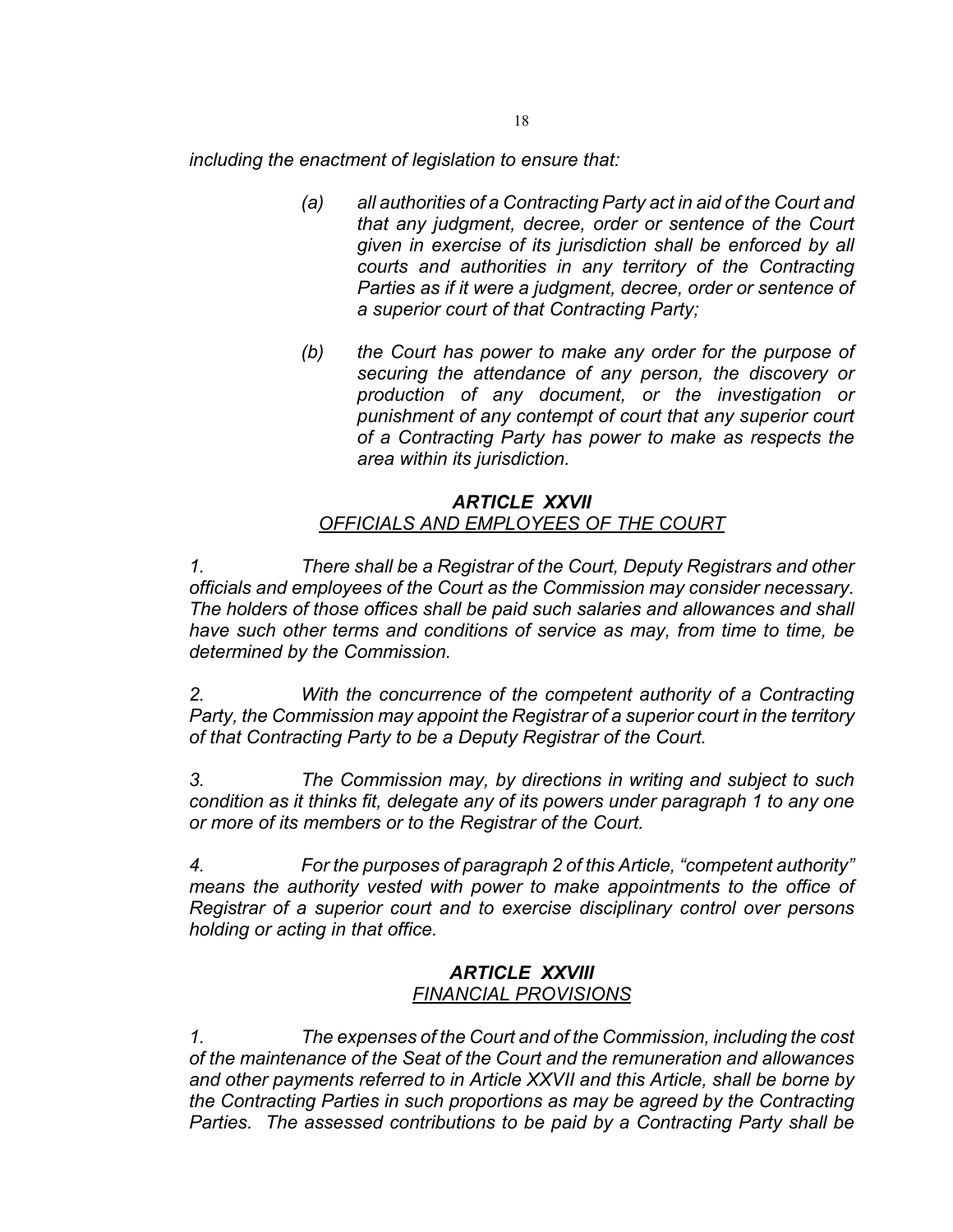*charged by law on the Consolidated Fund or public revenues of that Contracting Party.*

*2. (1) Subject to this Agreement and with the approval of the Conference, the Commission shall determine the terms and conditions and other benefits of the President and other Judges of the Court.*

*(2) The salaries and allowances referred to in sub-paragraph 1 shall be set out in Appendix II to this Agreement.*

*(3) Notwithstanding the provisions of Article XXXII, the Commission may, with the approval of the Conference, make regulations to amend Appendix II.*

*3. The salaries and allowances payable to the President and the other Judges of the Court and their other terms and conditions of service shall not be altered to their disadvantage during their tenure of office. For the purposes of this paragraph, in so far as the terms and conditions of service of any Judge of the Court depend upon the option of that Judge, the terms for which that Judge opts shall be taken to be more advantageous to that Judge than any other terms and conditions for which the Judge might have opted.*

*4. There shall be paid to members of the Commission, other than the Chairman, the actual travelling expenses and subsistence allowance at such rate per day as the Heads of Government may, from time to time, decide for the purpose of performing official duties as a member of the Commission.*

#### *ARTICLE XXIX RIGHT OF AUDIENCE*

*Attorneys-at-Law, legal practitioners or advocates duly admitted to practise law in the courts of a Contracting Party shall, subject to the powers of the Court, not be required to satisfy any other condition in order to practise before the Court wherever the Court is sitting in exercise of its jurisdiction and they shall enjoy the privileges and immunities necessary for the independent exercise of their duties.*

## *ARTICLE XXX PRIVILEGES AND IMMUNITIES*

*The privileges and immunities to be recognised and granted by the Contracting Parties to the Judges and officers of the Court necessary to protect their independence and impartiality shall be laid down in a Protocol to this*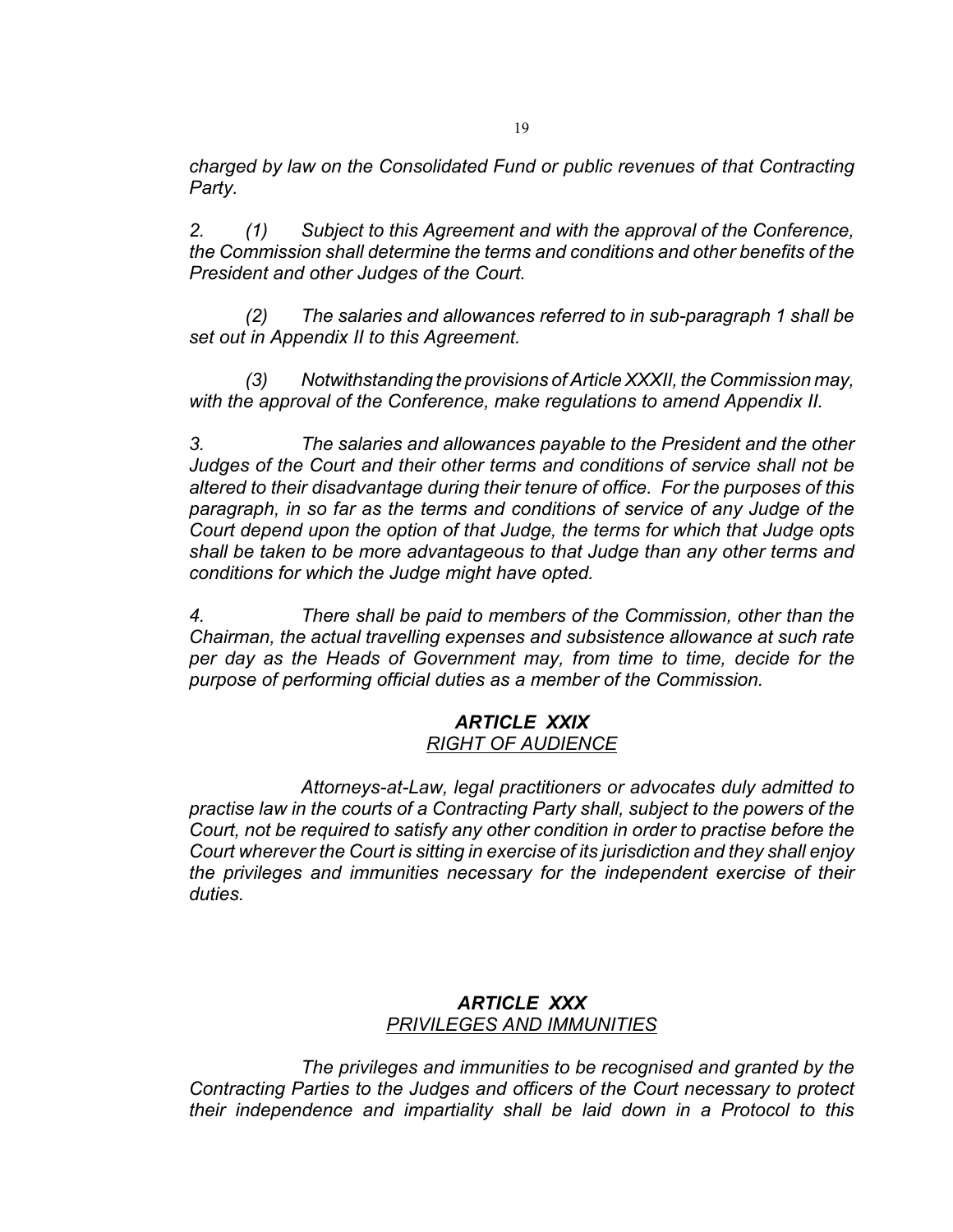*Agreement.*

#### *ARTICLE XXXI REGULATIONS*

*The Commission may make Regulations -*

- *(a) governing the appointment, discipline, termination of employment and other terms and conditions of service and employment for -*
	- *(i) Judges, other than the President; and*
	- *(ii) officials and employees of the Court;*
- *(b) prescribing the procedure governing the conduct of disciplinary proceedings;*
- *(c) generally giving effect to this Agreement.*

#### *ARTICLE XXXII AMENDMENT*

*1. This Agreement may be amended by the Contracting Parties.*

*2. Every amendment shall be subject to ratification by the Contracting Parties in accordance with their respective constitutional procedures and shall enter into force one month after the date on which the last Instrument of ratification or accession is deposited with the Secretary-General (hereinafter in this Agreement referred to as "the Depositary").*

#### *ARTICLE XXXIII SIGNATURE*

*This Agreement is open for signature by any of the States or countries referred to in Article II.*

## *XXXIV*

## *RATIFICATION*

*This Agreement shall be subject to ratification by the signatory countries in accordance with their respective constitutional procedures. Instruments of ratification shall be deposited with the Depositary who shall transmit certified copies to the Government of each Contracting Party.*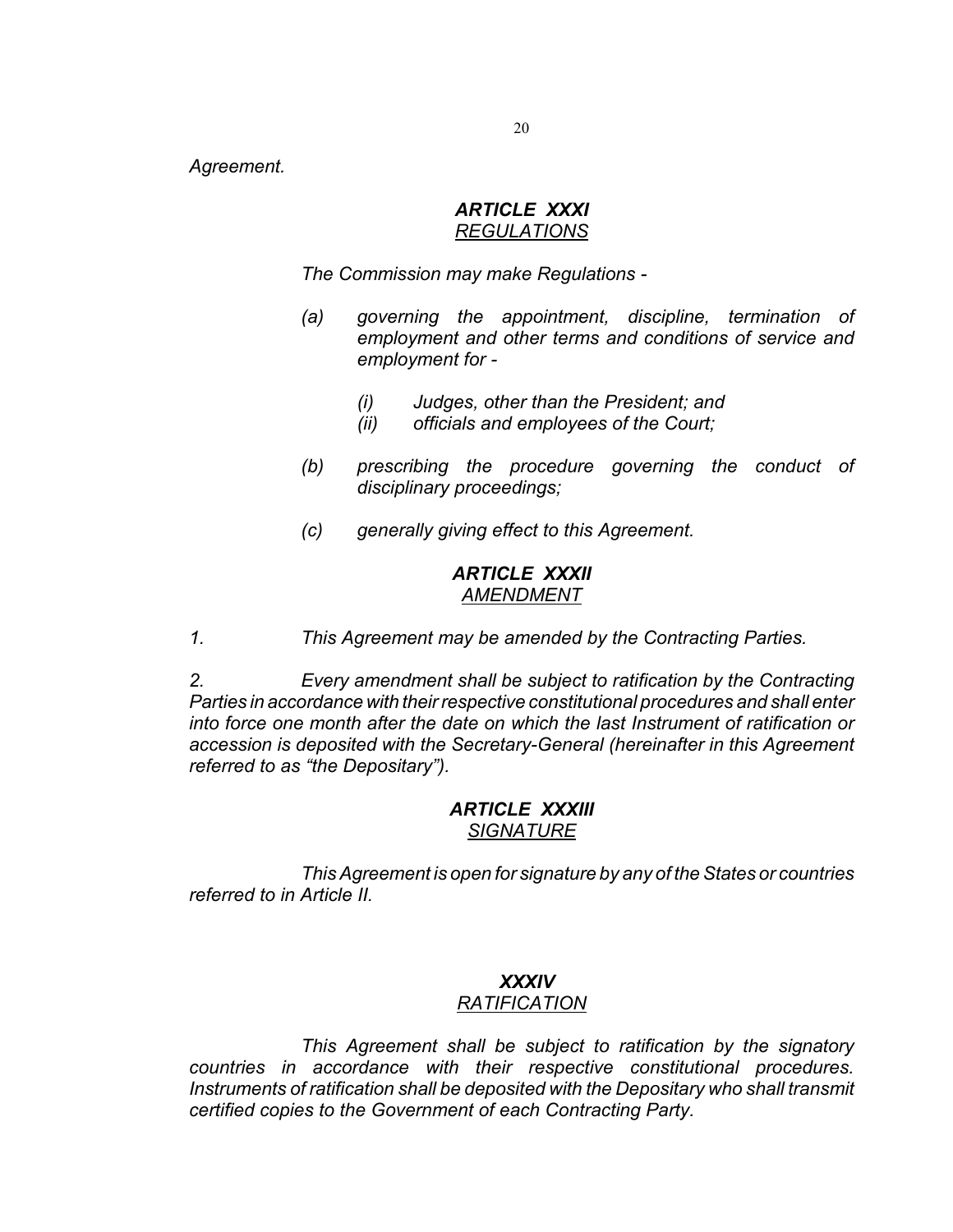#### *ARTICLE XXXV ENTRY INTO FORCE*

*This Agreement shall enter into force upon the deposit of Instruments of Ratification or Accession in accordance with Article XXXIV, by at least three Member States of the Caribbean Community.*

## *ARTICLE XXXVI ACCESSION*

*1. Any country to which paragraph (b) of Article II applies may accede to this Agreement and become a Contracting Party on such terms and conditions as the Conference may decide.*

*2. Instruments of Accession shall be deposited with the Depositary.*

## *ARTICLE XXXVII WITHDRAWAL*

*1. A Contracting Party may withdraw from this Agreement by giving three years' notice in writing to the Depositary who shall promptly notify the other Contracting Parties accordingly and the withdrawal shall take effect five years after the date on which the notice has been received by the Depositary, unless the Contracting Party before the withdrawal becomes effective notifies the Depositary in writing of the cancellation of its notice of withdrawal.*

*2. A Contracting Party that withdraws from this Agreement undertakes to honour any financial or other obligations duly assumed as a Contracting Party; this includes any matter relating to an appeal filed before withdrawal becomes effective.*

#### *ARTICLE XXXVIII IMPLEMENTATION*

*The Contracting Parties shall take all necessary action, whether of a legislative, executive or administrative nature, for the purpose of giving effect to this Agreement. Such action shall be taken as expeditiously as possible, and the Secretary-General shall be informed accordingly.*

## *ARTICLE XXXIX RESERVATIONS*

*A reservation may be entered to Article XXV of this Agreement with the consent of the Contracting Parties.*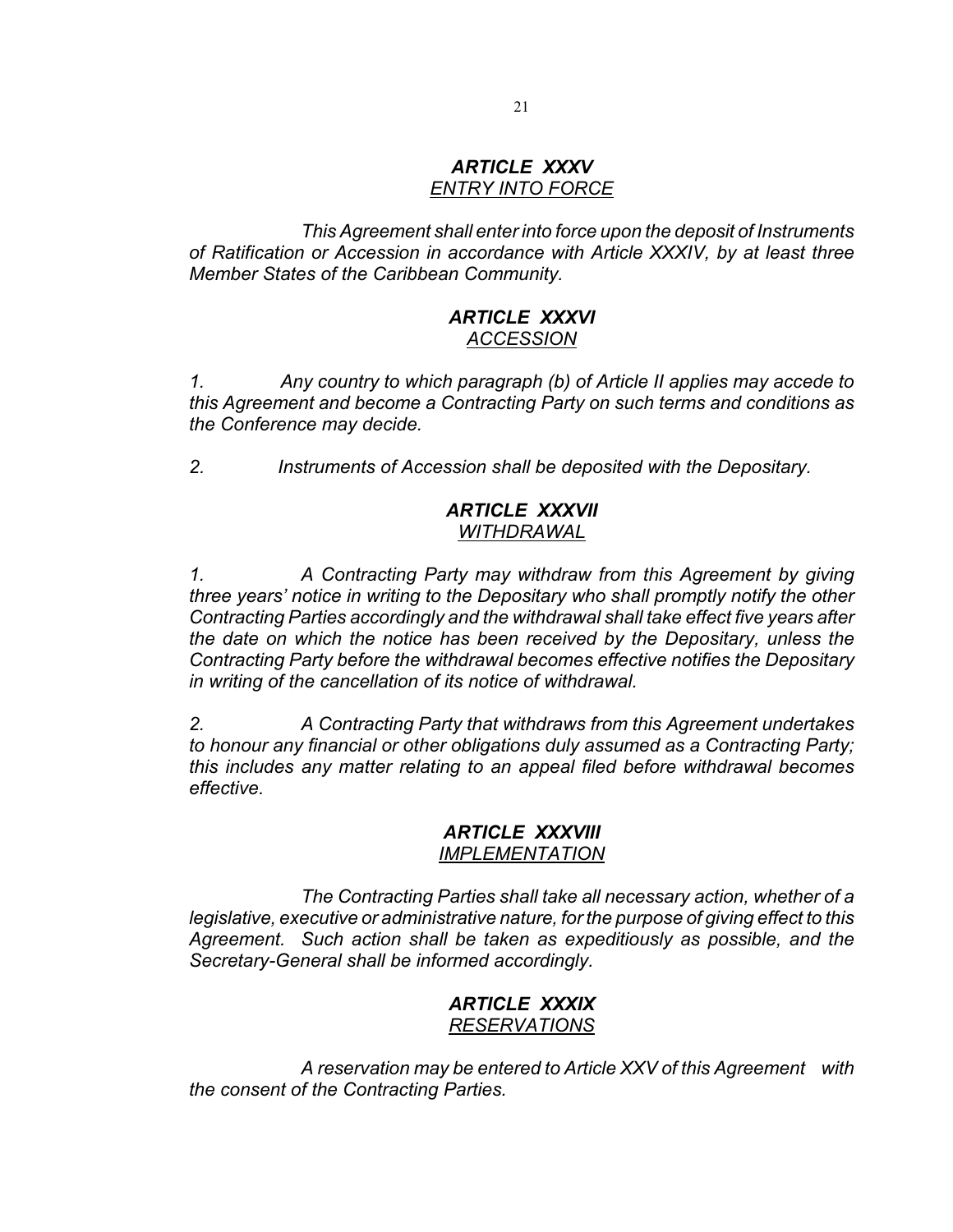*IN WITNESS WHEREOF the undersigned duly authorised in that behalf by their respective Governments have executed this Agreement.*

|                                                                                                                                                                                                     | on the <u>second</u> contract the second the second second the second second the second second term of the second second term in the second second second second second second second second second second second second second sec | day     |
|-----------------------------------------------------------------------------------------------------------------------------------------------------------------------------------------------------|-------------------------------------------------------------------------------------------------------------------------------------------------------------------------------------------------------------------------------------|---------|
|                                                                                                                                                                                                     |                                                                                                                                                                                                                                     |         |
| Signed by<br>for the Government of Antigua and Barbuda on the day of<br>at                                                                                                                          |                                                                                                                                                                                                                                     | 2001    |
| Signed by<br>for the Government of Barbados on the                                                                                                                                                  | day of                                                                                                                                                                                                                              | 2001 at |
| Signed by<br>for the Government of Belize on the<br>at                                                                                                                                              | day of                                                                                                                                                                                                                              | 2001    |
| Signed by<br>for the Government of the Commonwealth of Dominica on the<br>day of the control of the control of the control of the control of the control of the control of the control o<br>2001 at |                                                                                                                                                                                                                                     |         |
| Signed by<br>for the Government of Grenada on the<br>at                                                                                                                                             | day of                                                                                                                                                                                                                              | 2001    |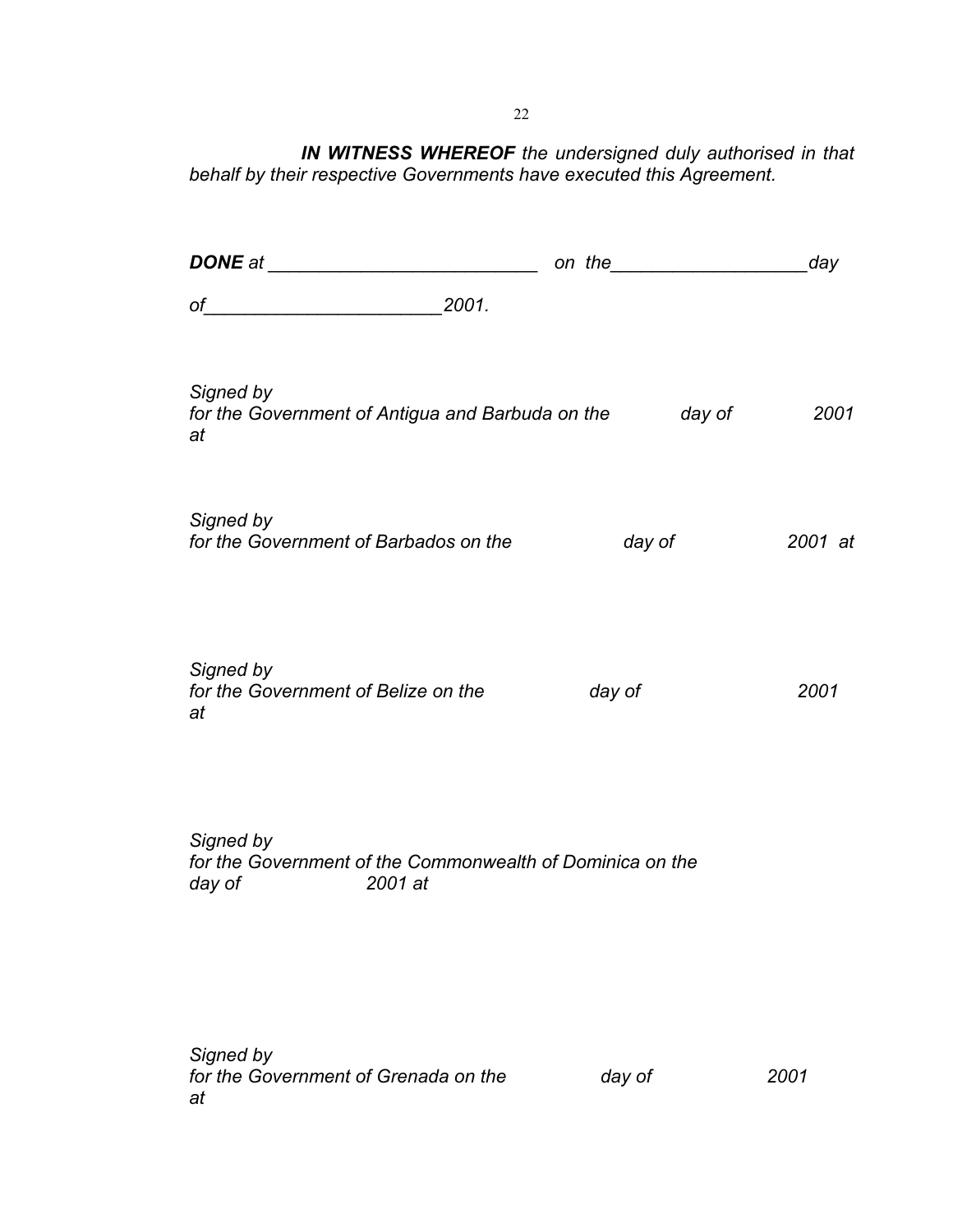## *Signed by for the Government of the Co-operative Republic of Guyana on the day of 2001 at*

| Signed by<br>for the Government of Haiti on the<br>at               | day of | 2001 |
|---------------------------------------------------------------------|--------|------|
| Signed by<br>for the Government of Jamaica on the<br>at             | day of | 2001 |
| Signed by<br>for the Government of Montserrat on the<br>at          | day of | 2001 |
| Signed by<br>for the Government of St. Kitts and Nevis on the<br>at | day of | 2001 |
| Signed by<br>for the Government of Saint Lucia on the<br>at         | day of | 2001 |

23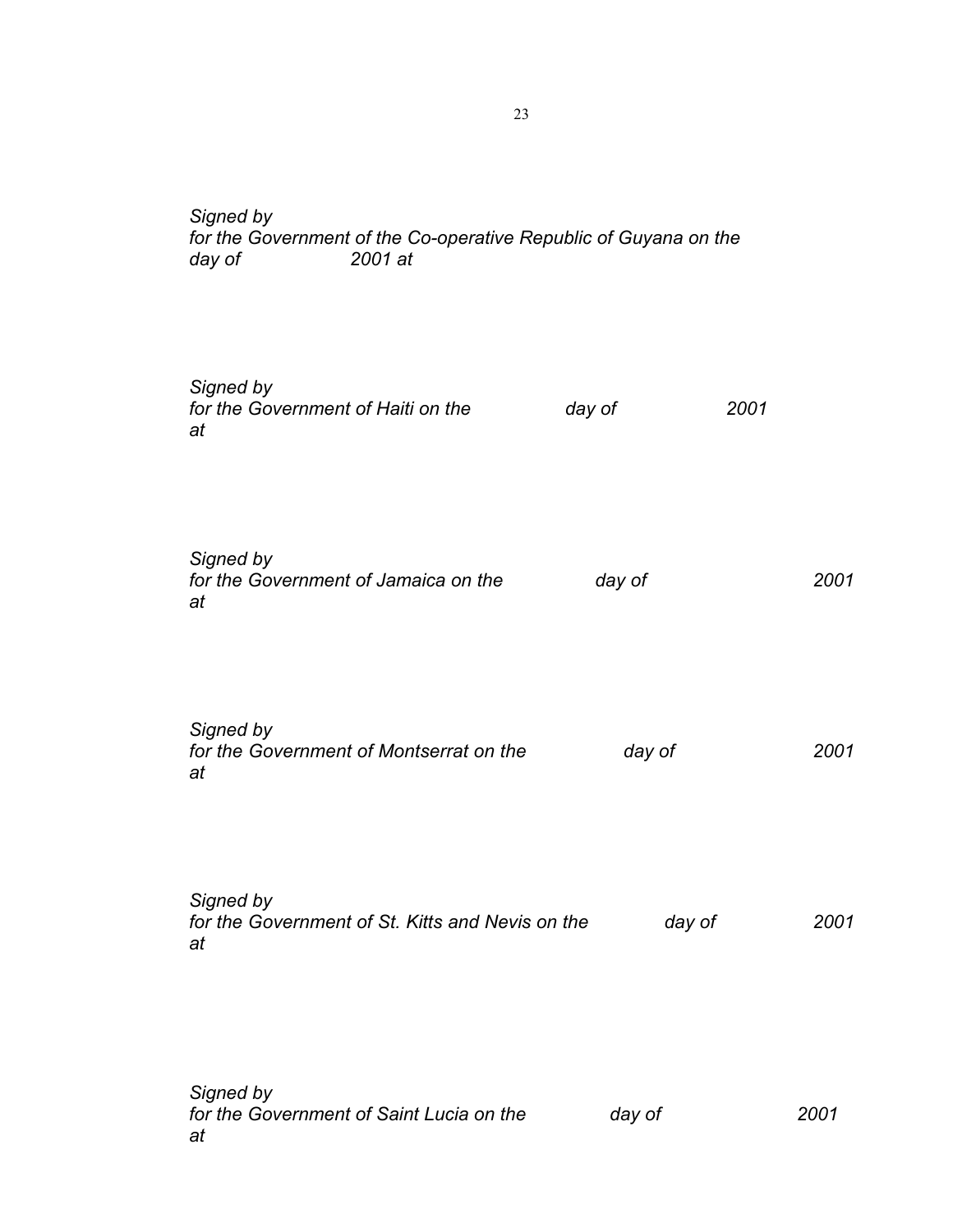*Signed by for the Government of St. Vincent and the Grenadines on the day of 2001 at*

*Signed by for the Government of The Republic of Suriname on the day of 2001 at*

*Signed by for the Government of The Republic of Trinidad and Tobago on the day of 2001 at*

© Caribbean Community Secretariat

24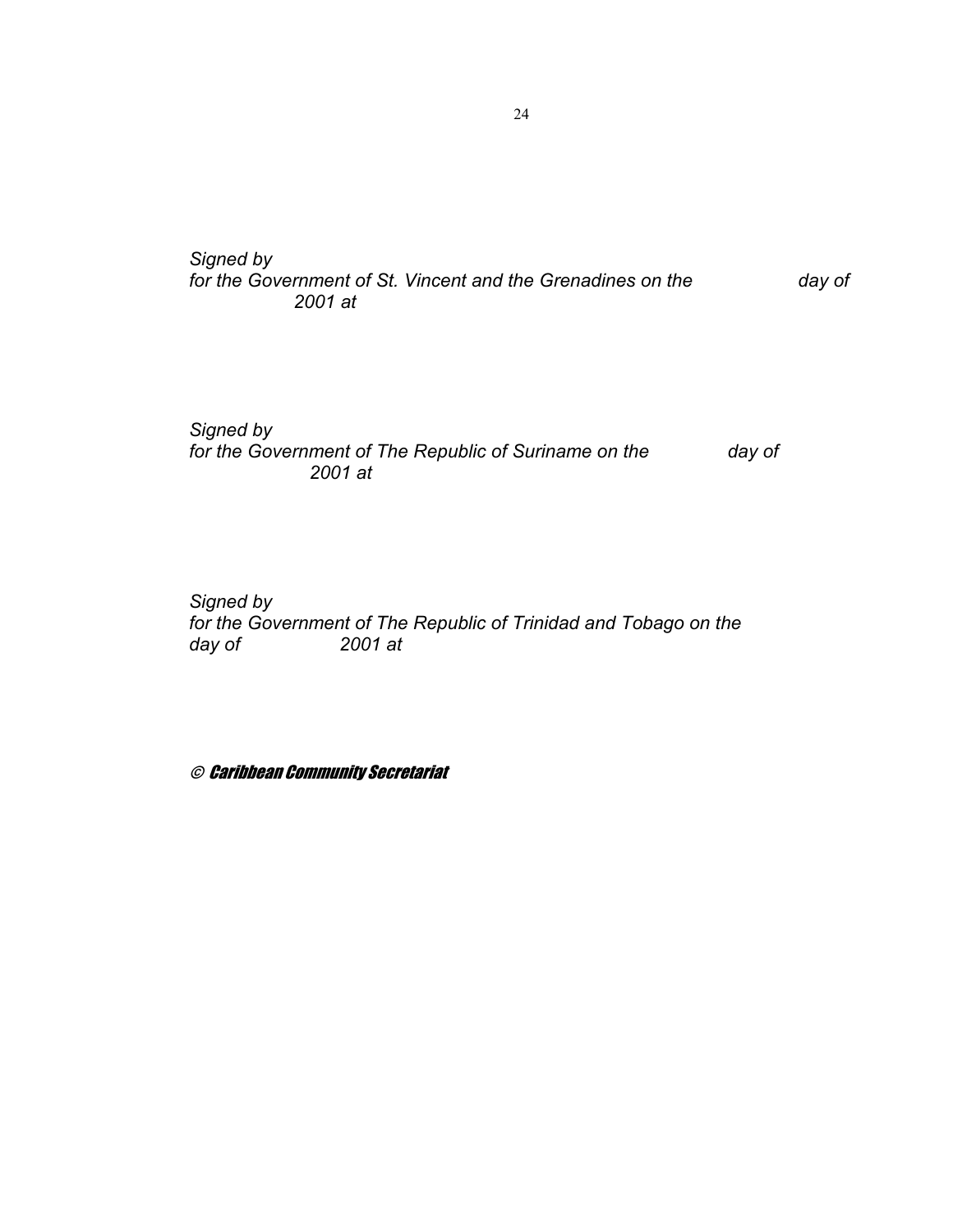#### *APPENDIX I*

*I* ÿÿÿÿÿÿÿÿÿÿÿÿÿ*.. do hereby swear (or solemnly affirm) that I will faithfully exercise the office of President/Judge of the Caribbean Court of Justice without fear or favour, affection or ill-will and in accordance with the Code of Judicial Conduct.*

*(so help me God (to be omitted in affirmation)).*